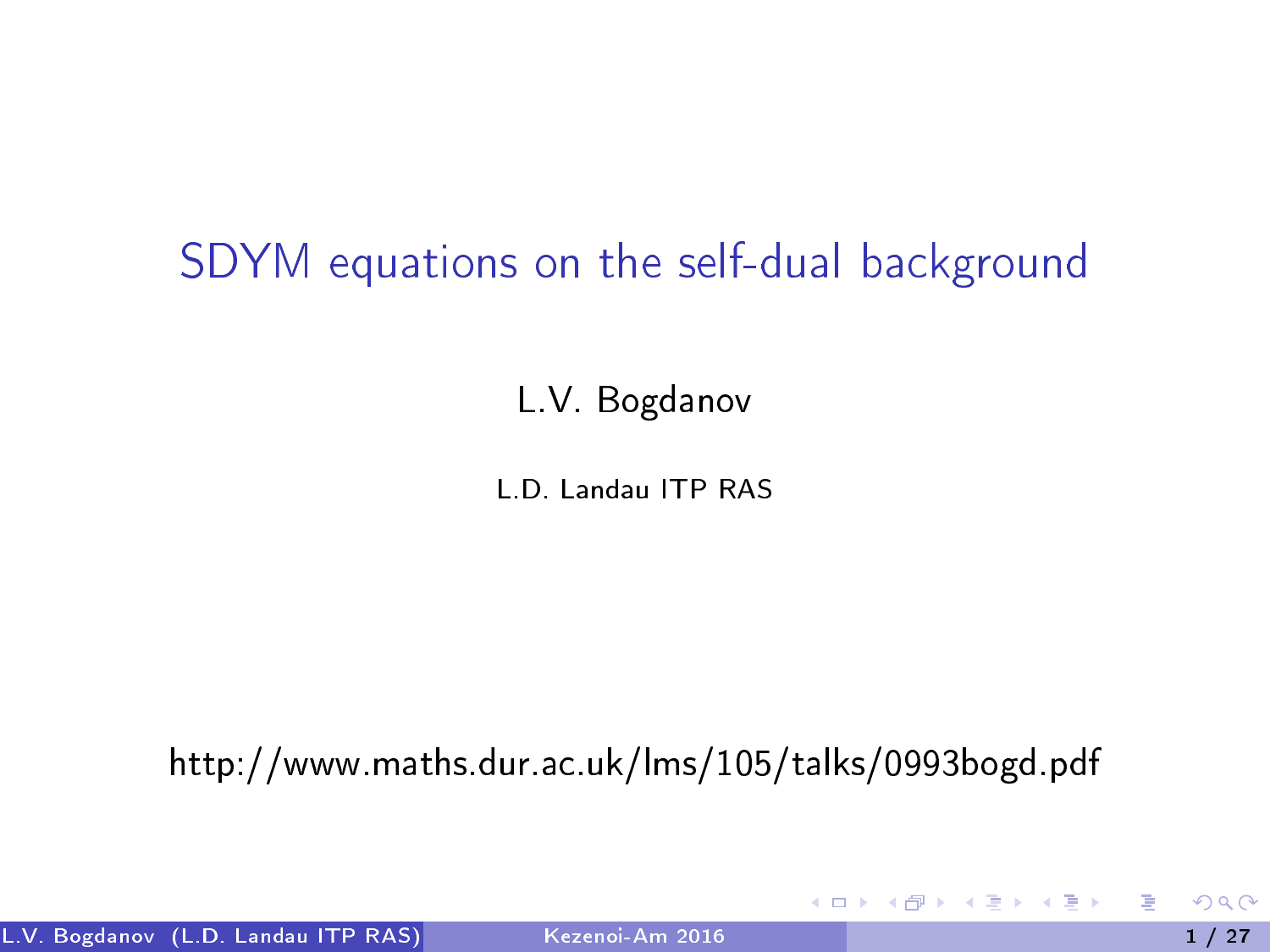## Integrable background geometries

#### David M.J. Calderbank, SIGMA 10 (2014), 034, 51 pages

SDYM equations (and their reductions) are integrable in some nonflat geometries described by dispersionless integrable equations.

Atiyah M.F., Hitchin N.J., Singer I.M., Self-duality in four-dimensional Riemannian geometry, Proc. Roy. Soc. London Ser. A 362 (1978), 425-461.

There is a curved twistor space as long as the conformal structure on 4-manifold is selfdual. SDYM equations for selfdual conformal structure are integrable by twistor approach.

We will go opposite direction, starting from dispersionless integrable equations and extending integrable structures (Lax pairs, dressing scheme, the hierarchy) for SDYM equations on geometric background.

イロト 不優 ト 不思 ト 不思 トー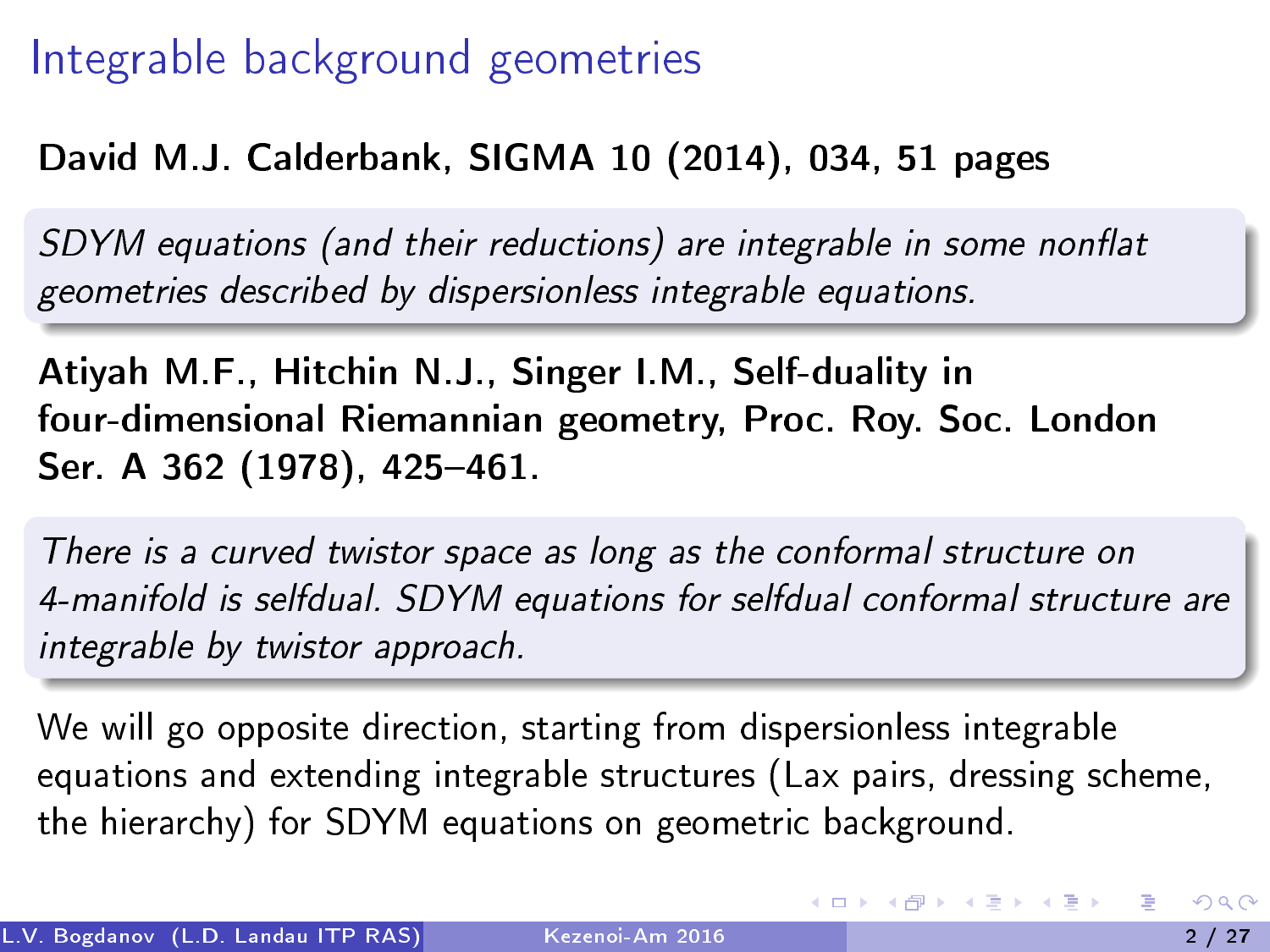Theorem (Dunajski, Ferapontov and Kruglikov (2014)) There exist local coordinates  $(z, w, x, y)$  such that any ASD conformal structure in signature (2, 2) is locally represented by a metric

$$
\frac{1}{2}g = dwdx - dzdy - F_ydw^2 - (F_x - G_y)dwdz + G_xdz^2,
$$

where the functions F, G :  $M^4 \to \mathbb{R}$  satisfy a coupled system of third-order PDEs,

$$
\partial_x(Q(F)) + \partial_y(Q(G)) = 0,(\partial_w + F_y \partial_x + G_y \partial_y)Q(G) + (\partial_z + F_x \partial_x + G_x \partial_y)Q(F) = 0,
$$
 (1)

where

<span id="page-2-0"></span>
$$
Q=\partial_w\partial_x-\partial_z\partial_y+F_y\partial_x^2-G_x\partial_y^2-(F_x-G_y)\partial_x\partial_y.
$$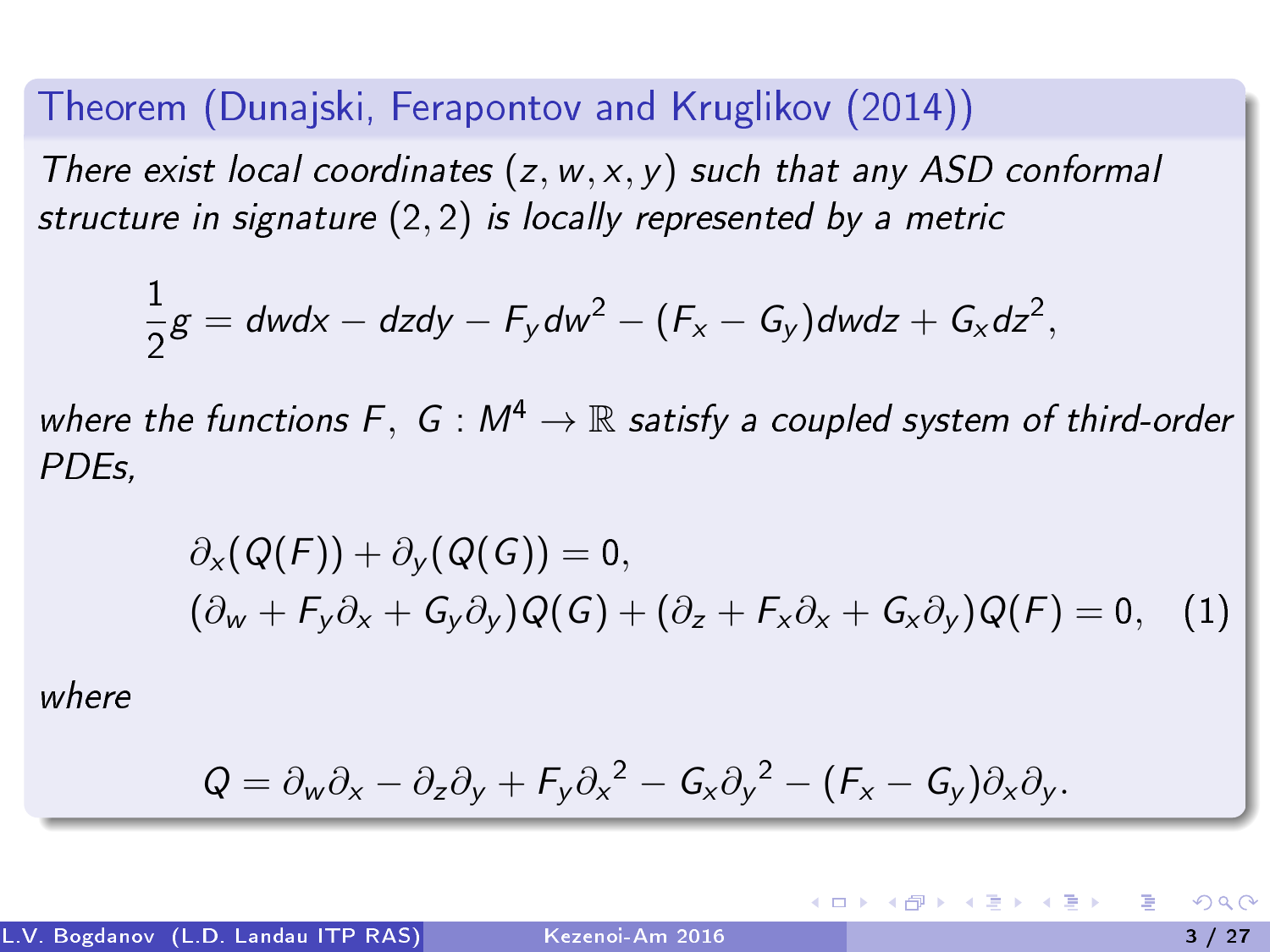System [\(1\)](#page-2-0) arises as  $[X_1, X_2] = 0$  from the dispersionless Lax pair

$$
X_1 = \partial_z - \lambda \partial_x + F_x \partial_x + G_x \partial_y + f_1 \partial_x,
$$
  
\n
$$
X_2 = \partial_w - \lambda \partial_y + F_y \partial_x + G_y \partial_y + f_2 \partial_x.
$$

Due to compatibility conditions,  $f_1$  and  $f_2$  can be expressed through F and G,

$$
f_1 = -Q(G), \quad f_2 = Q(F),
$$
  
\n
$$
Q = \partial_w \partial_x - \partial_z \partial_y + F_y \partial_x^2 - G_x \partial_y^2 - (F_x - G_y) \partial_x \partial_y.
$$

Correspondence between ASD conformal structures and integrable system defined by generic commuting vector fields.

Real case with the signature (2,2) or, generally, complex analytic case may be considered.

Reductions:

Dunajski system - null Kähler case, divergence free vector fields  $f_1, f_2 = 0$  (no  $\partial_{\lambda}$  in the vector fields), divergence free - Plebanski's second heavenly equation (ASD, Ricci flat)  $\left\{ \begin{array}{ccc} 1 & 0 & 0 \\ 0 & 1 & 0 \end{array} \right.$  $200$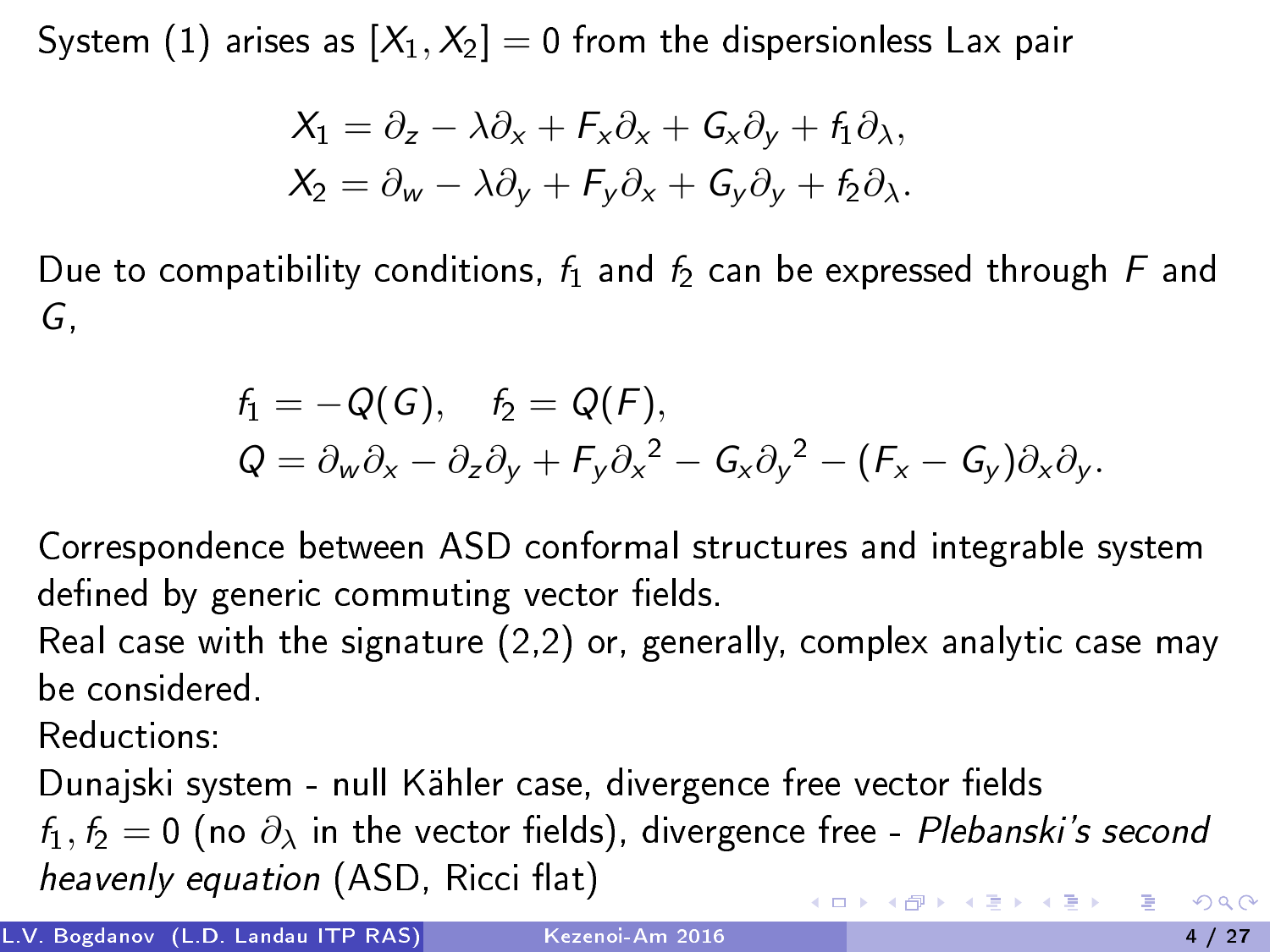# Integrability properties of this Lax pair

The hierarchy, Lax-Sato equations, the dressing scheme - Bogdanov, Dryuma and Manakov (2007)

The structure of the hierarchy in terms of vector fields

<span id="page-4-0"></span>
$$
X_1^n = \partial_{z^n} - \lambda^n \partial_x + F_1^n(\lambda)\partial_x + G_1^n(\lambda)\partial_y + f_1^n(\lambda)\partial_x,
$$
  
\n
$$
X_2^n = \partial_{w^n} - \lambda^n \partial_y + F_2^n(\lambda)\partial_x + G_2^n(\lambda)\partial_y + f_2^n(\lambda)\partial_x,
$$

where we have two infinite sets of times  $z^n$ ,  $w^n$  and two 'basic' variables  $x$ , y, the coefficients of vector fields are polynomials in  $\lambda$  of the order  $n - 1$ . Multidimensional version contains  *infinite sets of times and*  $*N*$  *'basic'* variables.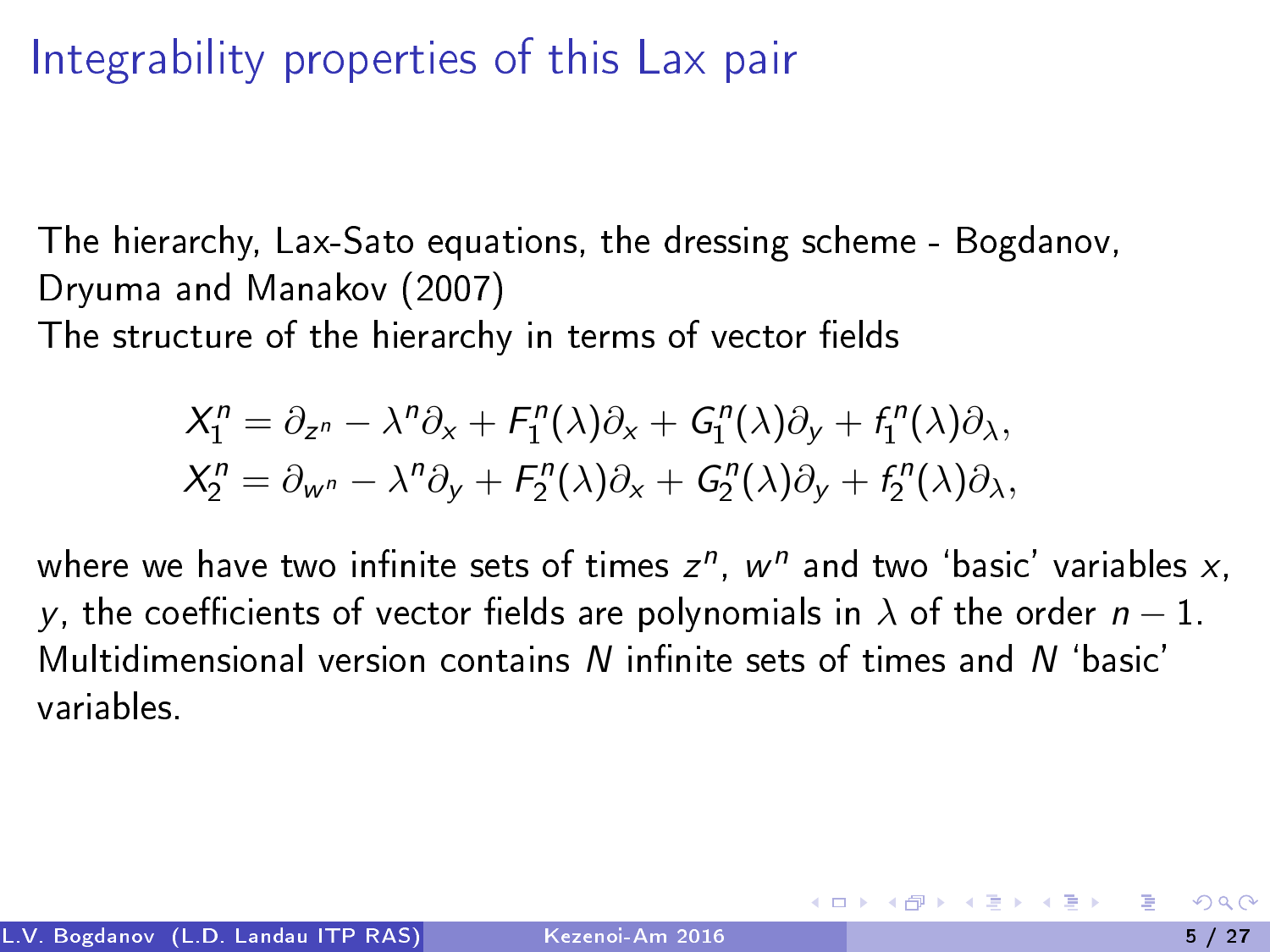## Extension of the Lax pair

Consider a gauge field  $A$  in some (matrix) Lie algebra and 'covariant vector fields'  $X_1, X_2$ 

$$
\nabla x_1 = \partial_z - \lambda \partial_x + F_x \partial_x + G_x \partial_y + f_1 \partial_x + A_1,
$$
  
\n
$$
\nabla x_2 = \partial_w - \lambda \partial_y + F_y \partial_x + G_y \partial_y + f_2 \partial_x + A_2
$$

(here  $A_1$ ,  $A_2$  do not depend on  $\lambda$ ). Lax pairs of this structure were already present in Zakharov and Shabat (1979).

The commutator of two covariant vector fields contains vector field part and Lie algebraic part,

$$
[\nabla_{X_1}, \nabla_{X_2}] = [X_1, X_2] + X_1 A_2 - X_2 A_1 + [A_1, A_2]
$$

Demanding both parts to be equal to zero, from the first part we get the system describing conformally ASD metric, and the second part gives the system for  $A_1$ ,  $A_2$ 

$$
\partial_x A_2 = \partial_y A_1,
$$
  
\n
$$
(\partial_z + F_x \partial_x + G_x \partial_y) A_2 - (\partial_w + F_y \partial_x + G_y \partial_y) A_1 + [A_1, A_2] = 0.
$$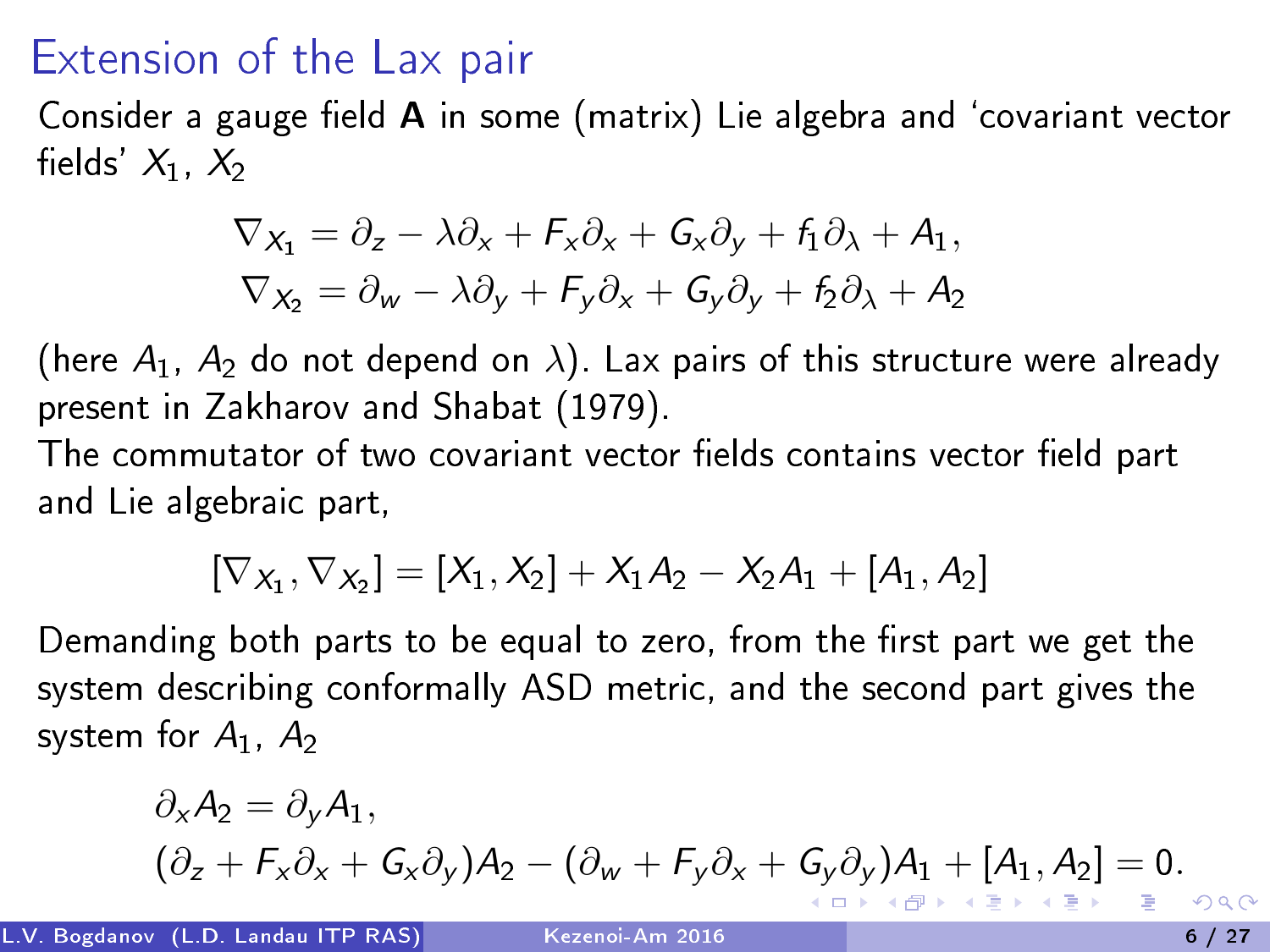## ASDYM case

For  $F = G = 0$  we have

$$
X_1 = \partial_z - \lambda \partial_x,
$$
  

$$
X_2 = \partial_w - \lambda \partial_y,
$$

$$
\frac{1}{2}g = dwdx - dzdy.
$$

The extended Lax pair takes the form

$$
\nabla_{X_1} = \partial_z - \lambda \partial_x + A_1,
$$
  
\n
$$
\nabla_{X_2} = \partial_w - \lambda \partial_y + A_2,
$$

and the commutativity condition is

<span id="page-6-0"></span>
$$
\partial_{x} A_2 = \partial_{y} A_1,
$$
  
\n
$$
\partial_{z} A_2 - \partial_{w} A_1 + [A_1, A_2] = 0.
$$

This a well known form of ASDYM equations for constant metric  $g$  in a special gauge. → 君 → → 君 →

L.V. Bogdanov (L.D. Landau ITP RAS) [Kezenoi-Am 2016](#page-0-0) 7 / 27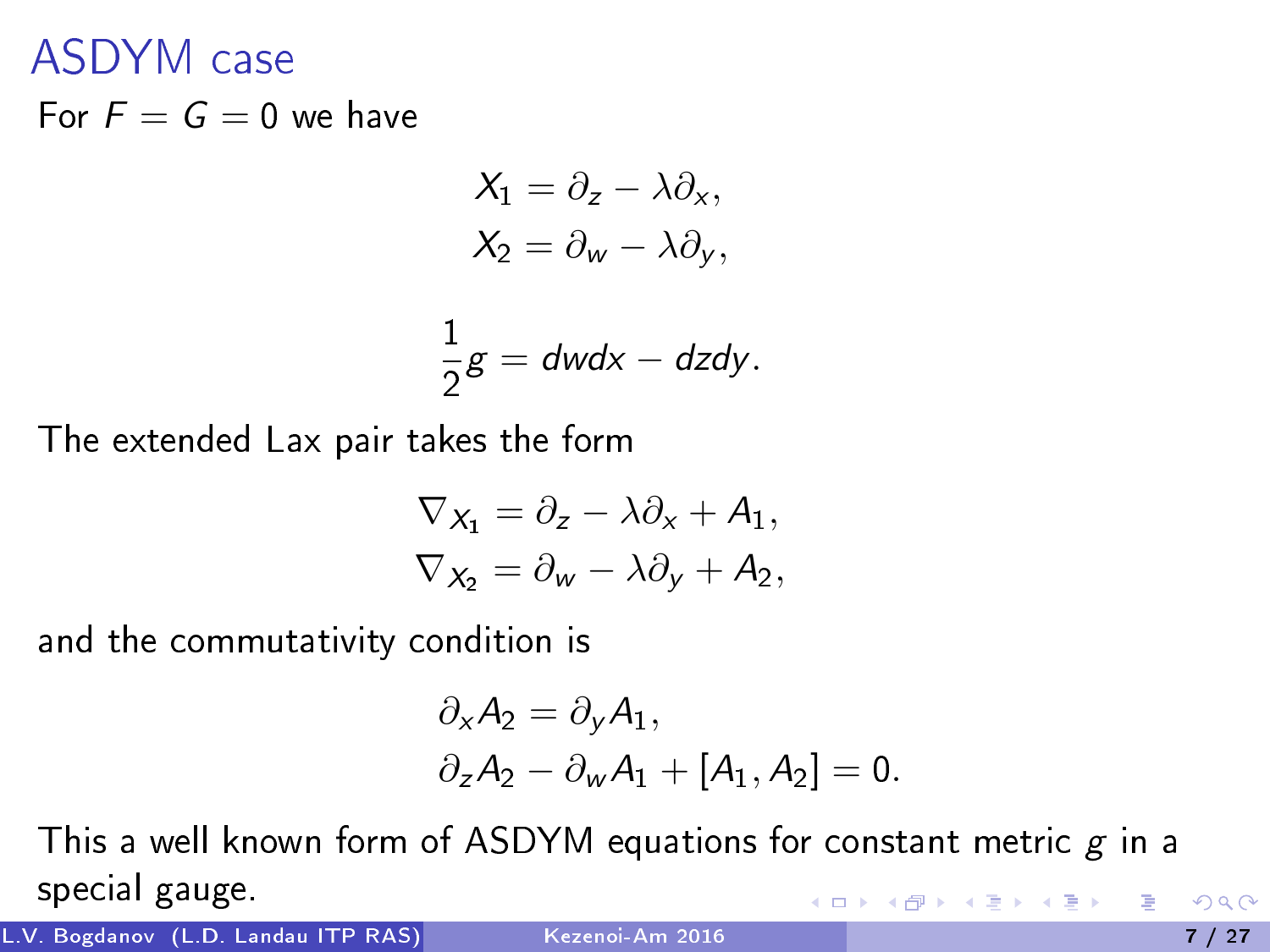## General case

#### 1. Geometry

Extended Lax pair gives a general form of ASDYM equations for arbitrary conformally ASD metric g in signature (2,2) (locally, up to transformations of coordinates and a gauge).

#### 2. Integrability

Extended Lax pair belongs to the hierarchy which unites ASDYM hierarchy and generic 4-dimensional dispersionless hierarchy. Lax-Sato equations and dressing scheme can be constructed for this hierarchy.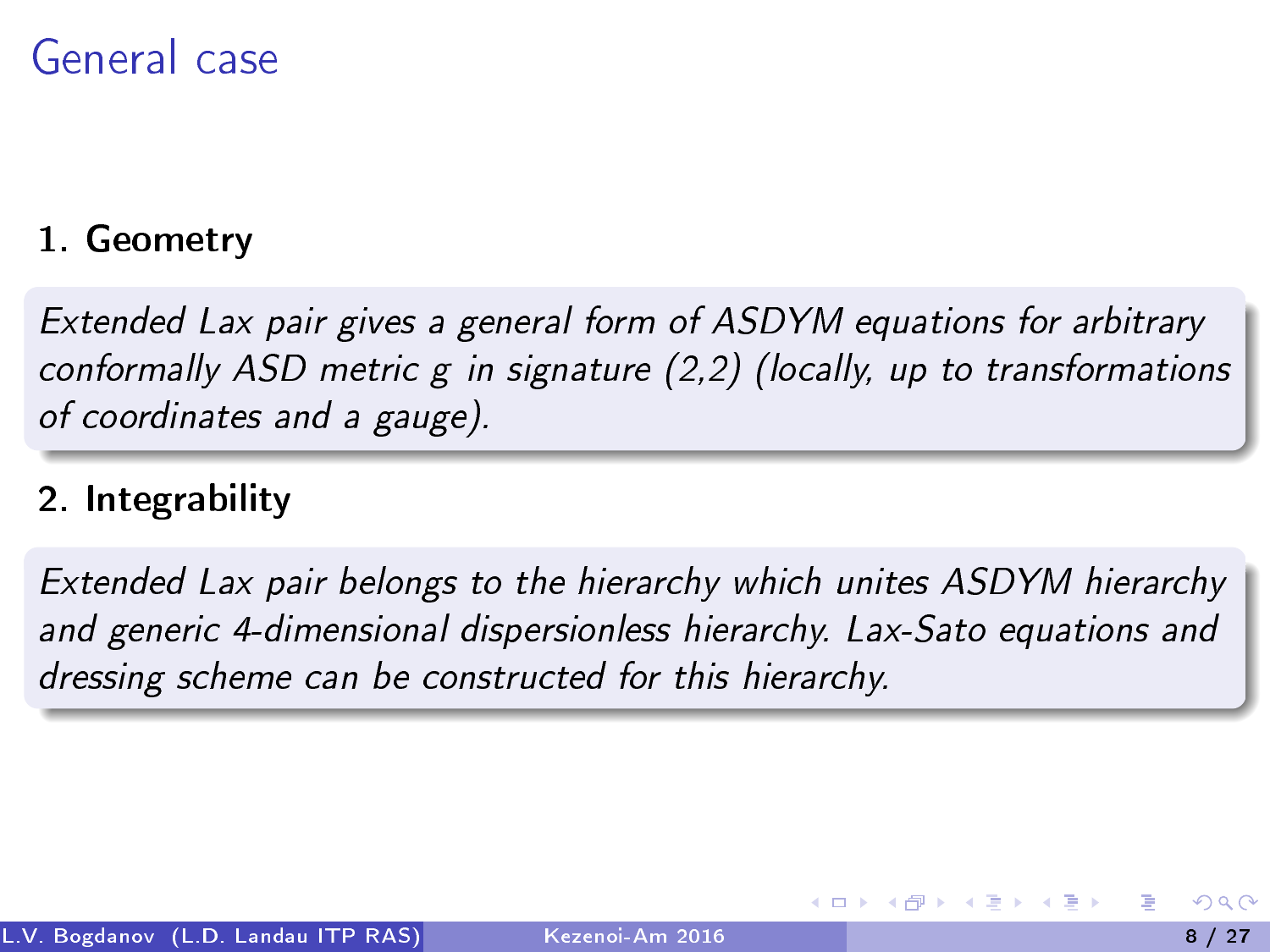Given: conformally ASD metric g with signature (2,2) (ASD conformal structure) and ASD gauge field with a connection form A. The corresponding gauge curvature form is  $F = dA + A \wedge A$ , it satisfies the ASDYM equation

$$
\mathbf{F}=-\ast\mathbf{F}
$$

 $\overline{m}$  ) and  $\overline{m}$  ) and  $\overline{m}$  ) and  $\overline{m}$  )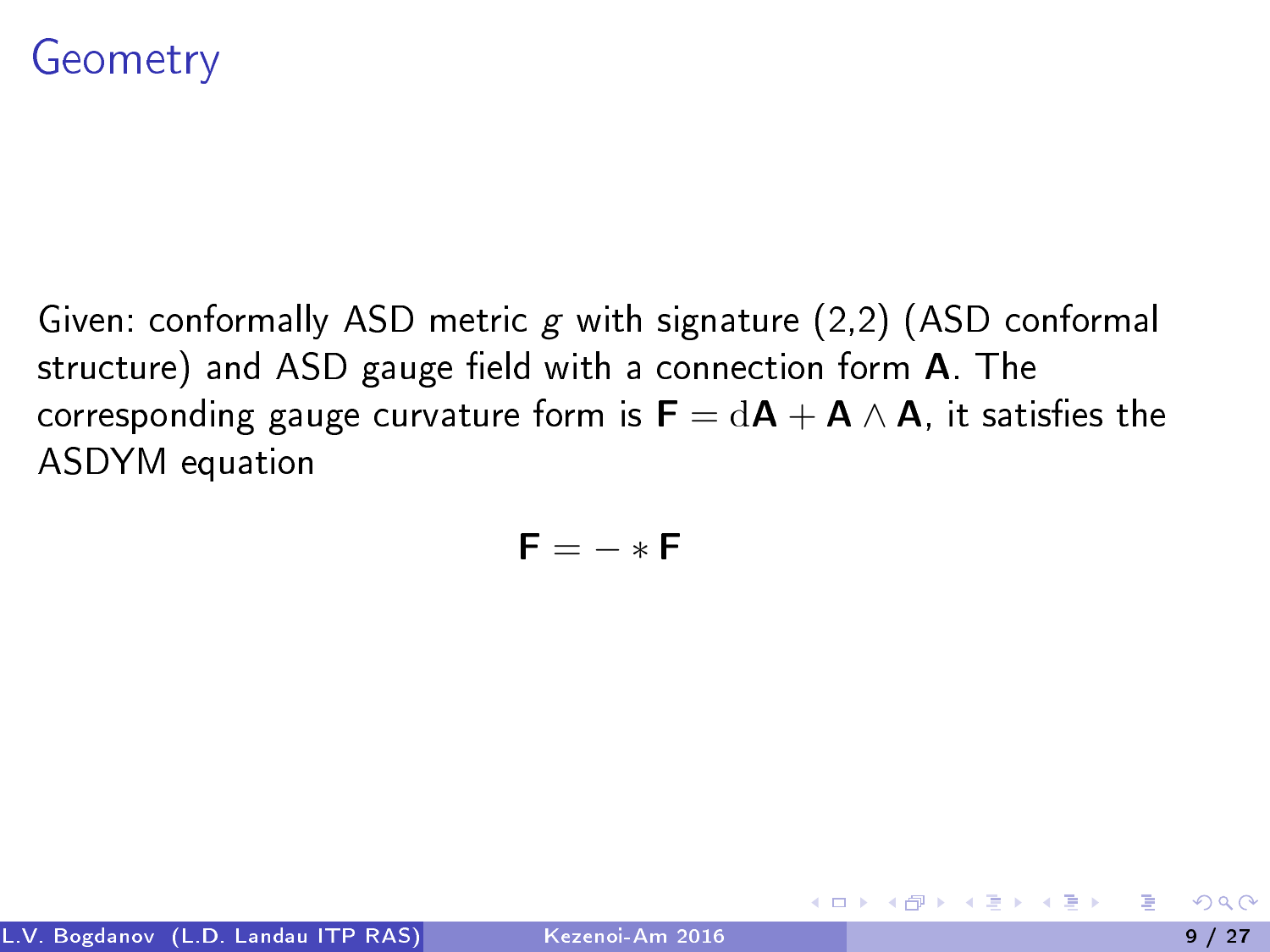First step:

following Dunajski, Ferapontov and Kruglikov, we find local coordinates  $(z, w, x, y)$  such that ASD conformal structure is locally represented by a metric

$$
\frac{1}{2}g = dwdx - dzdy - F_ydw^2 - (F_x - G_y)dwdz + G_xdz^2,
$$

イロト イ押 トイヨ トイヨト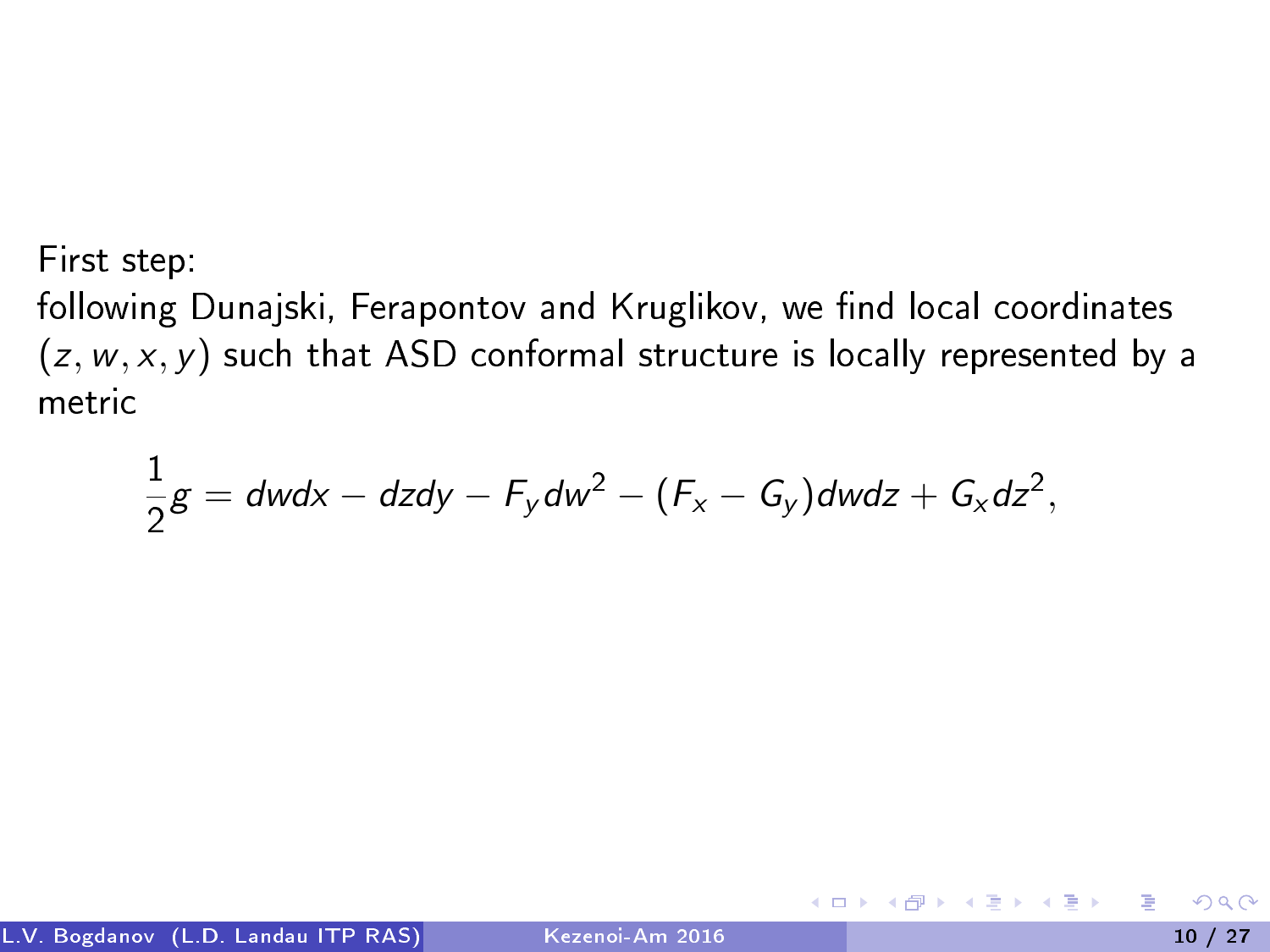Second step: notice that for this metric due to ASDYM equation we have

$$
F_{34}=0,
$$

where we have used inverse matrix to metric  $g$  defined by symmetric bivector

$$
\frac{1}{2}Q = \partial_w \partial_x - \partial_z \partial_y + F_y \partial_x^2 + (G_y - F_x) \partial_x \partial_y - G_x \partial_y^2
$$

 $\det g = \det Q = 1$  (for this metric  $F^{12} = F_{34}$ ). Then it is possible to choose a gauge such that

$$
A_3=A_4=0,\\
$$

and we have only two nontrivial gauge field components  $A_1$ ,  $A_2$ .

**K ロ ト K 伺 ト K ヨ ト K ヨ ト**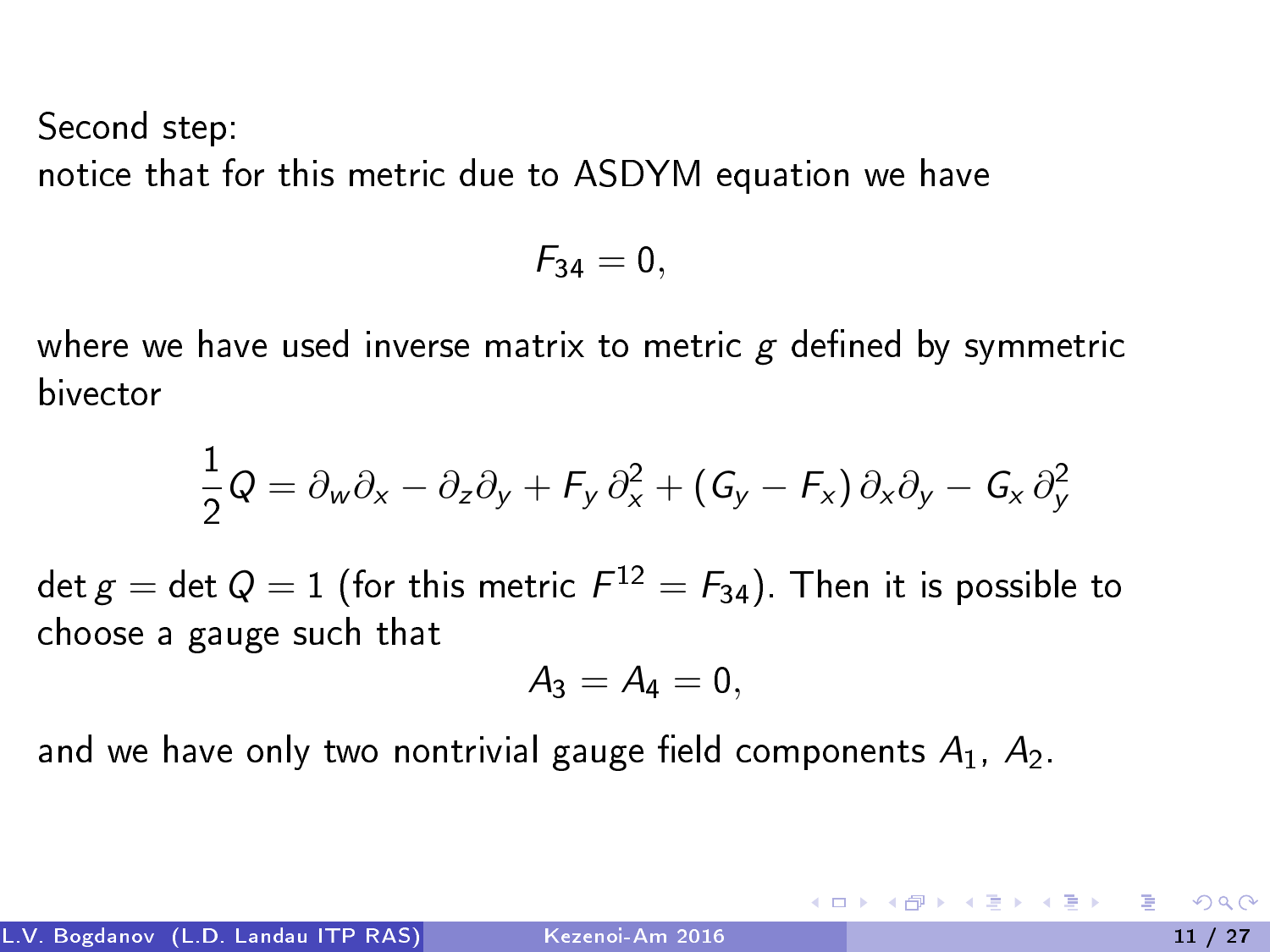Third step:

we will prove that ASDYM equations for  $A_1$ ,  $A_2$  for the metric g coincide with Lie algebraic part of compatibility equations for extended Lax pair.

化重新润滑脂

4 **D** F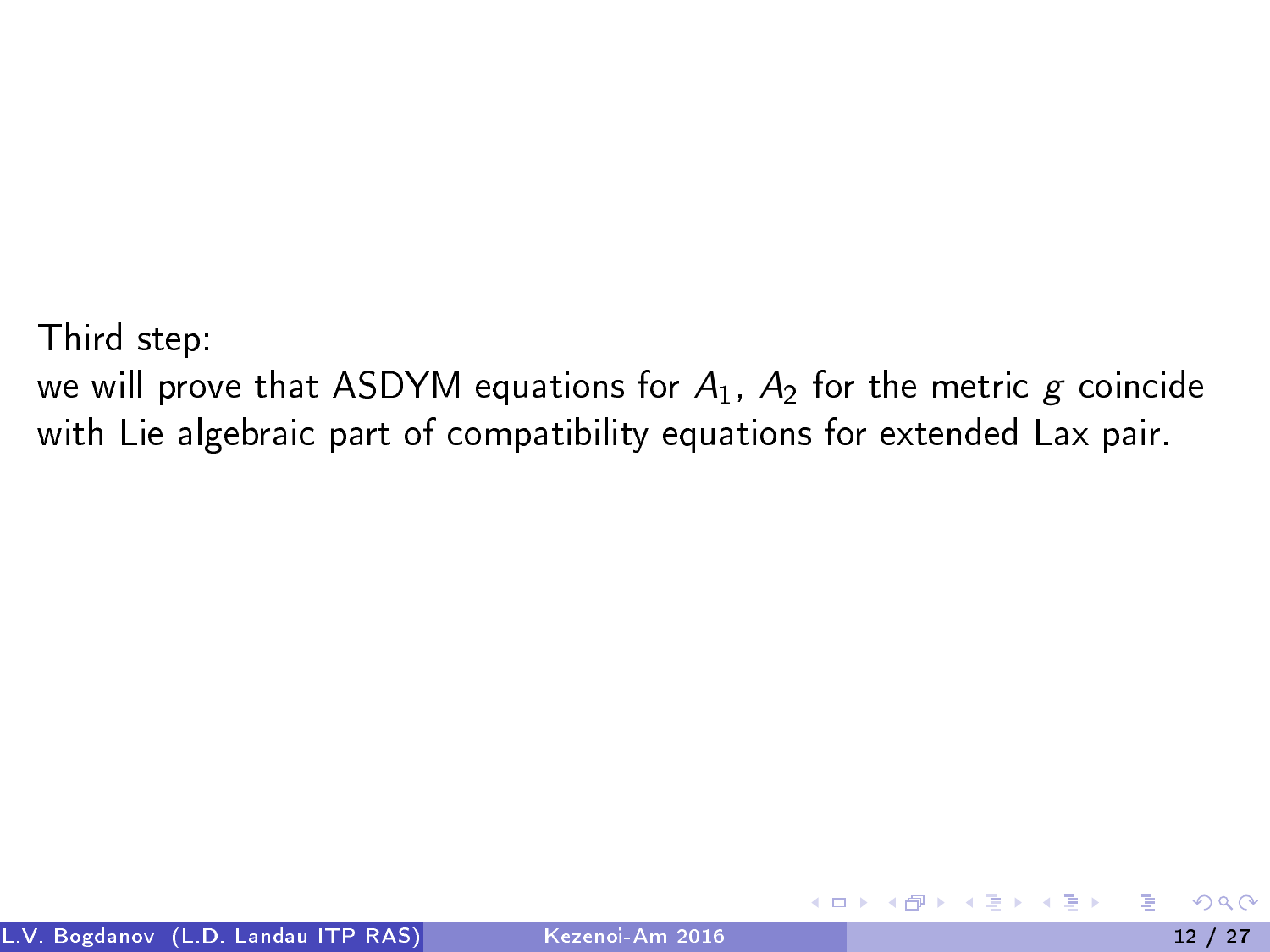## Tetrad of one-forms

The conformal structure is represented by (DFK)

$$
g=2(e^{00'}e^{11'}-e^{01'}e^{10'}),
$$

where the tetrad of one-forms is

$$
\begin{array}{rcl}\n\mathbf{e}^{00'} & = & d\mathbf{w}, \\
\mathbf{e}^{10'} & = & dz, \\
\mathbf{e}^{01'} & = & dy - G_y \, dw - G_x \, dz, \\
\mathbf{e}^{11'} & = & dx - F_y \, dw - F_x \, dz.\n\end{array}
$$

э

 $A \equiv \mathbf{1} \times \mathbf{1} \oplus \mathbf{1} \times \mathbf{1} \oplus \mathbf{1} \times \mathbf{1} \oplus \mathbf{1} \times \mathbf{1} \oplus \mathbf{1}$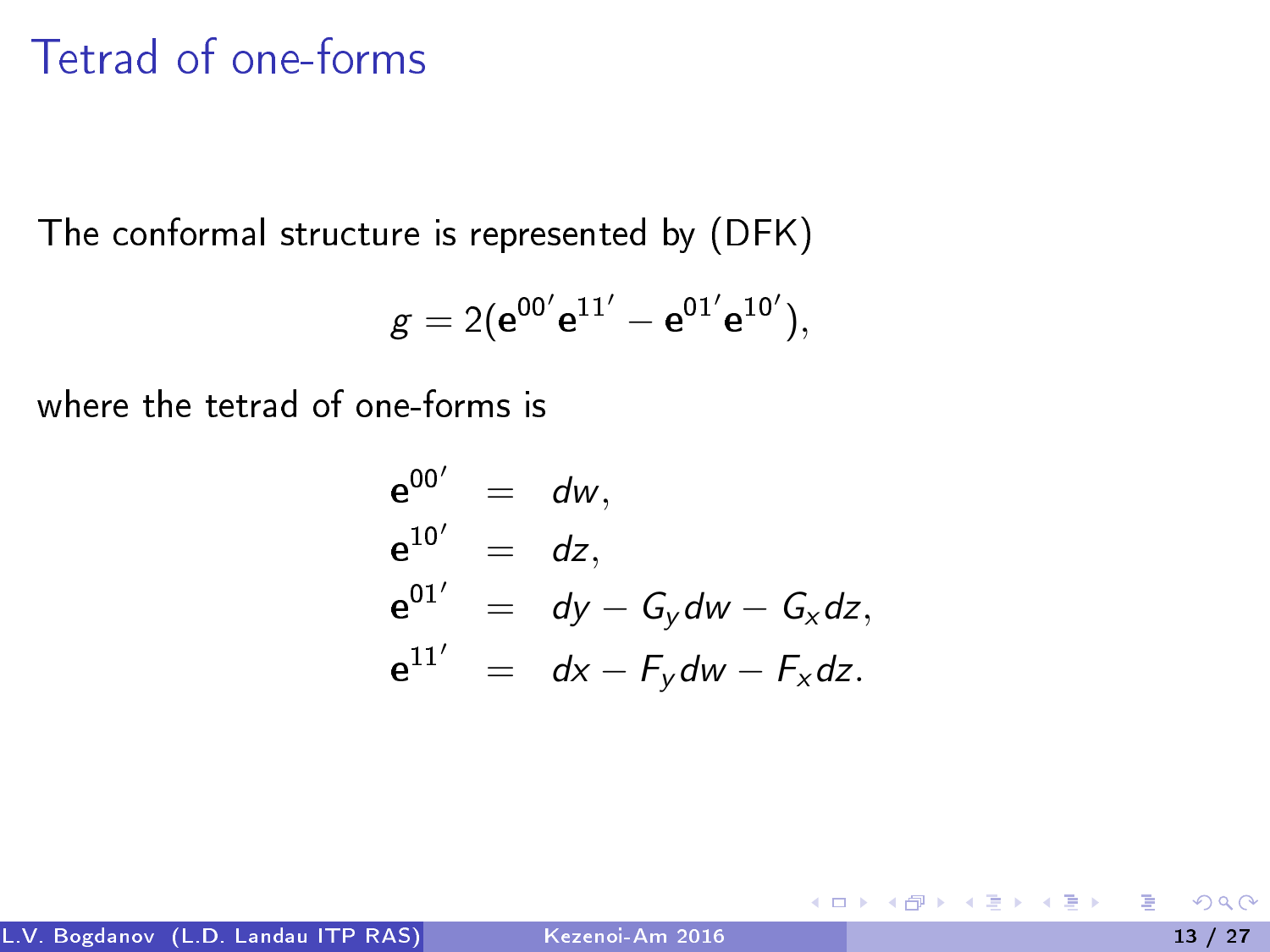## Tetrad of vector fields

The dual tetrad of vector fields is

$$
\begin{array}{rcl}\n\mathbf{e}_{00'} & = & \partial_w + F_y \partial_x + G_y \partial_y, \quad (+A_2) \\
\mathbf{e}_{10'} & = & \partial_z + F_x \partial_x + G_x \partial_y, \quad (+A_1) \\
\mathbf{e}_{01'} & = & \partial_y, \\
\mathbf{e}_{11'} & = & \partial_x,\n\end{array}
$$

symmetric bivector reads

$$
Q=2({\bf e}_{00'}{\bf e}_{11'}-{\bf e}_{01'}{\bf e}_{10'}).
$$

ASDYM equations for this tetrad take the form

$$
F_{00'10'}=0, \quad F_{00'11'}=F_{10'01'}
$$

医下环医下

4 **D** F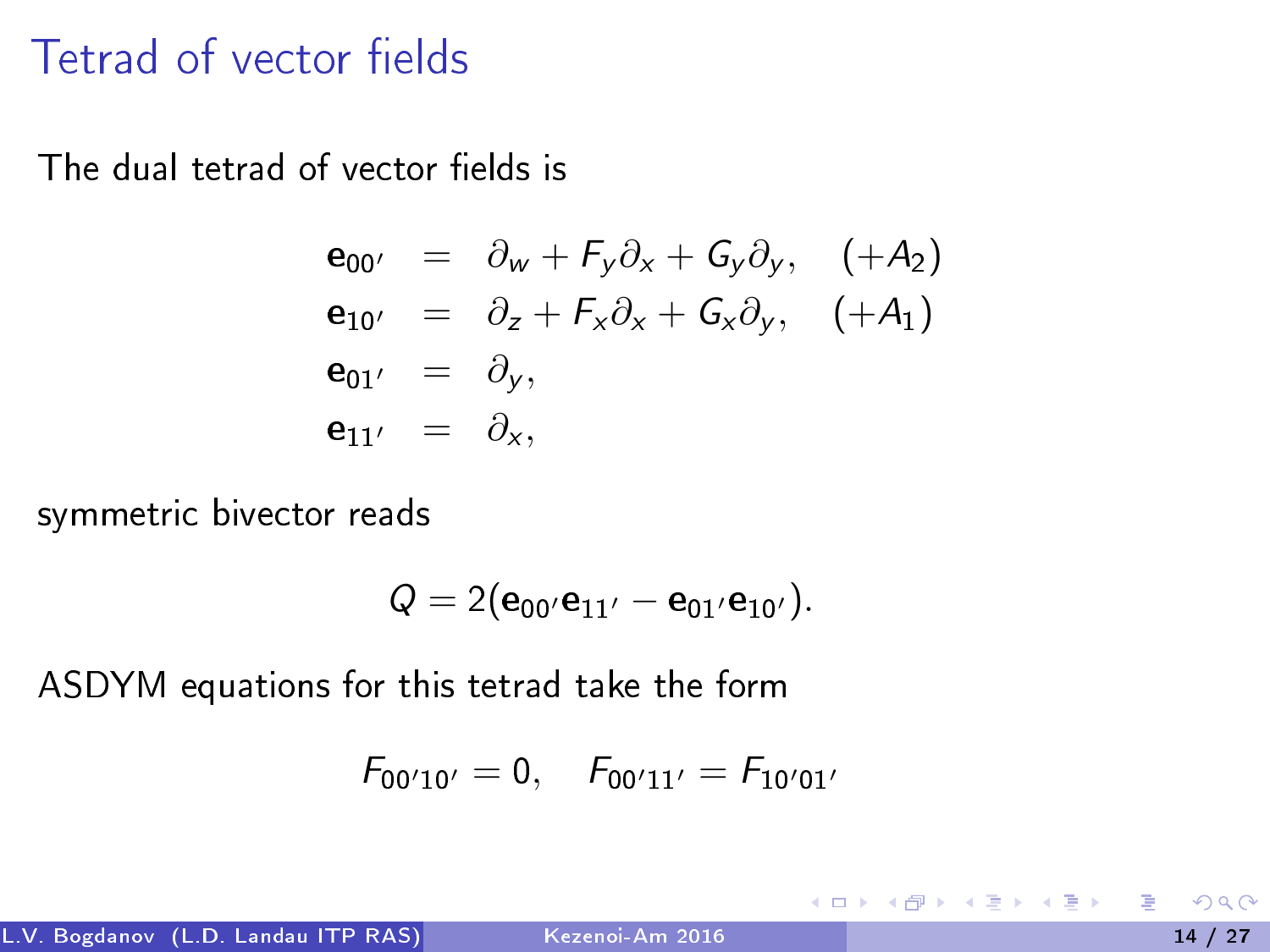For gauge field curvature  $F$  in the tetrad basis we use a standard formula

$$
\textbf{F}(\textbf{u}, \textbf{v}) = \nabla_{\textbf{u}} \nabla_{\textbf{v}} - \nabla_{\textbf{v}} \nabla_{\textbf{u}} - \nabla_{[\textbf{u}, \textbf{v}]}
$$

for arbitrary vector fields  $u$ ,  $v$ . Taking into account the structure of tetrade and the fact that for our gauge  $A_3 = A_4 = 0$ , we see that the third term doesn't contain a gauge field, and for the curvature components we get

$$
F_{00'10'} = (\partial_w + F_y \partial_x + G_y \partial_y) A_1 - (\partial_z + F_x \partial_x + G_x \partial_y) A_2 - [A_1, A_2],
$$
  

$$
F_{00'11'} = -\partial_x A_2, \quad F_{10'01'} = -\partial_y A_1
$$

Thus ASDYM equations read

$$
(\partial_w + F_y \partial_x + G_y \partial_y)A_1 - (\partial_z + F_x \partial_x + G_x \partial_y)A_2 - [A_1, A_2] = 0,
$$
  

$$
\partial_x A_2 = \partial_y A_1,
$$

which coincides with the Lie algebraic part of commutativity condition for extended vector fields Lax pair.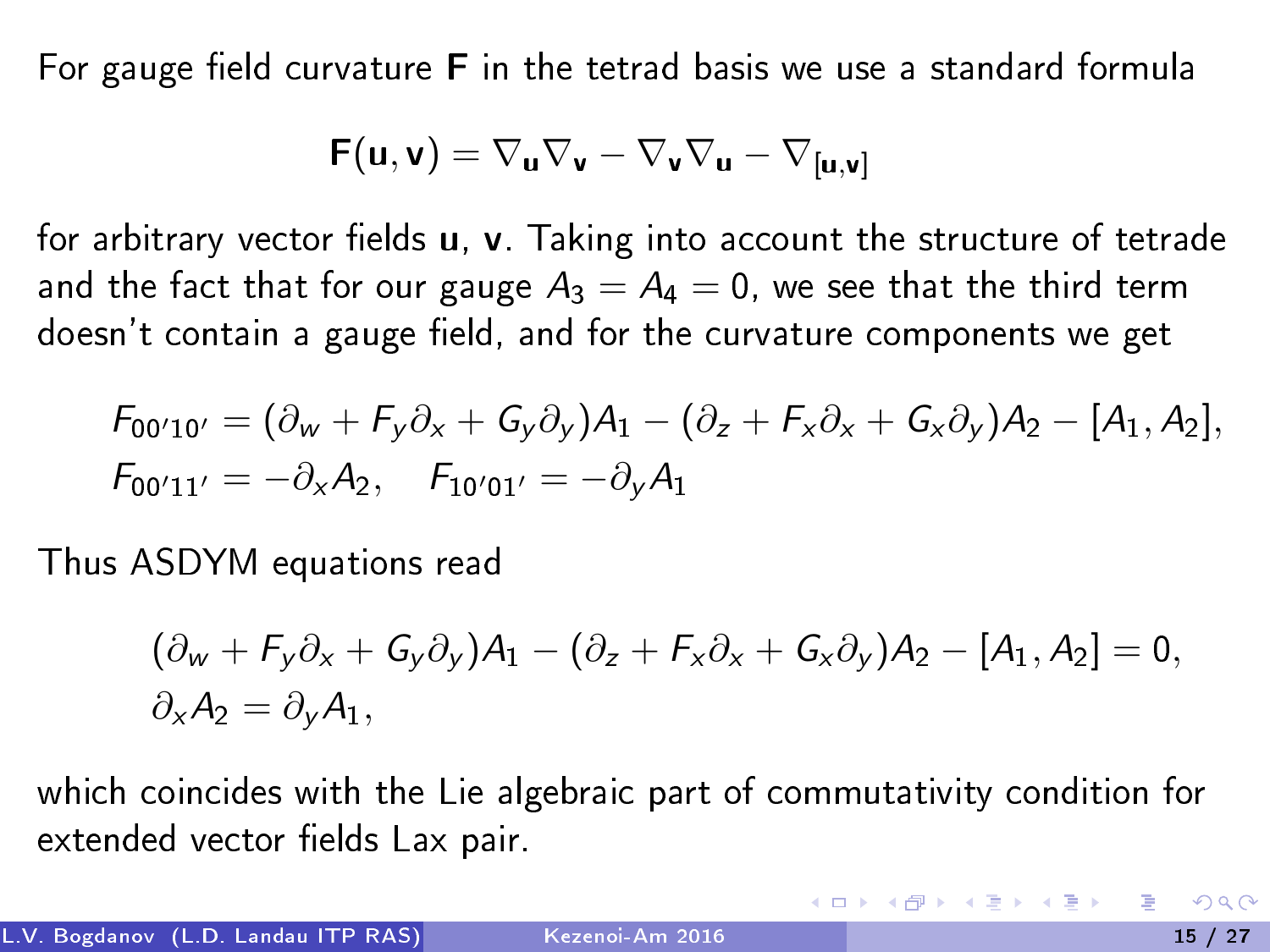# Gauge-invariant SDYM equations Lax pair

$$
\nabla_{X_1} = \partial_z + F_x \partial_x + G_x \partial_y + A_1 - \lambda(\partial_x + B_1) + f_1 \partial_x,
$$
  
\n
$$
\nabla_{X_2} = \partial_w + F_y \partial_x + G_y \partial_y + A_2 - \lambda(\partial_y + B_2) + f_2 \partial_x
$$

Compatibility condition (matrix part)

$$
\partial_{x}B_{2} - \partial_{y}B_{1} + [B_{1}, B_{2}] = 0,\n\partial_{x}A_{2} - (\partial_{w} + F_{y}\partial_{x} + G_{y}\partial_{y})B_{1} - [B_{1}, A_{2}]\n= \partial_{y}A_{1} - (\partial_{z} + F_{x}\partial_{x} + G_{x}\partial_{y})B_{2} - [B_{2}, A_{1}],\n(\partial_{z} + F_{x}\partial_{x} + G_{x}\partial_{y})A_{2} - (\partial_{w} + F_{y}\partial_{x} + G_{y}\partial_{y})A_{1}\n+[A_{1}, A_{2}] + f_{2}B_{1} - f_{1}B_{2} = 0.
$$

Represent ASDYM equations for the ASD conformal structure

$$
\frac{1}{2}g = dwdx - dzdy - F_ydw^2 - (F_x - G_y)dwdz + G_xdz^2,
$$

1

イロト イ押 トイヨ トイヨト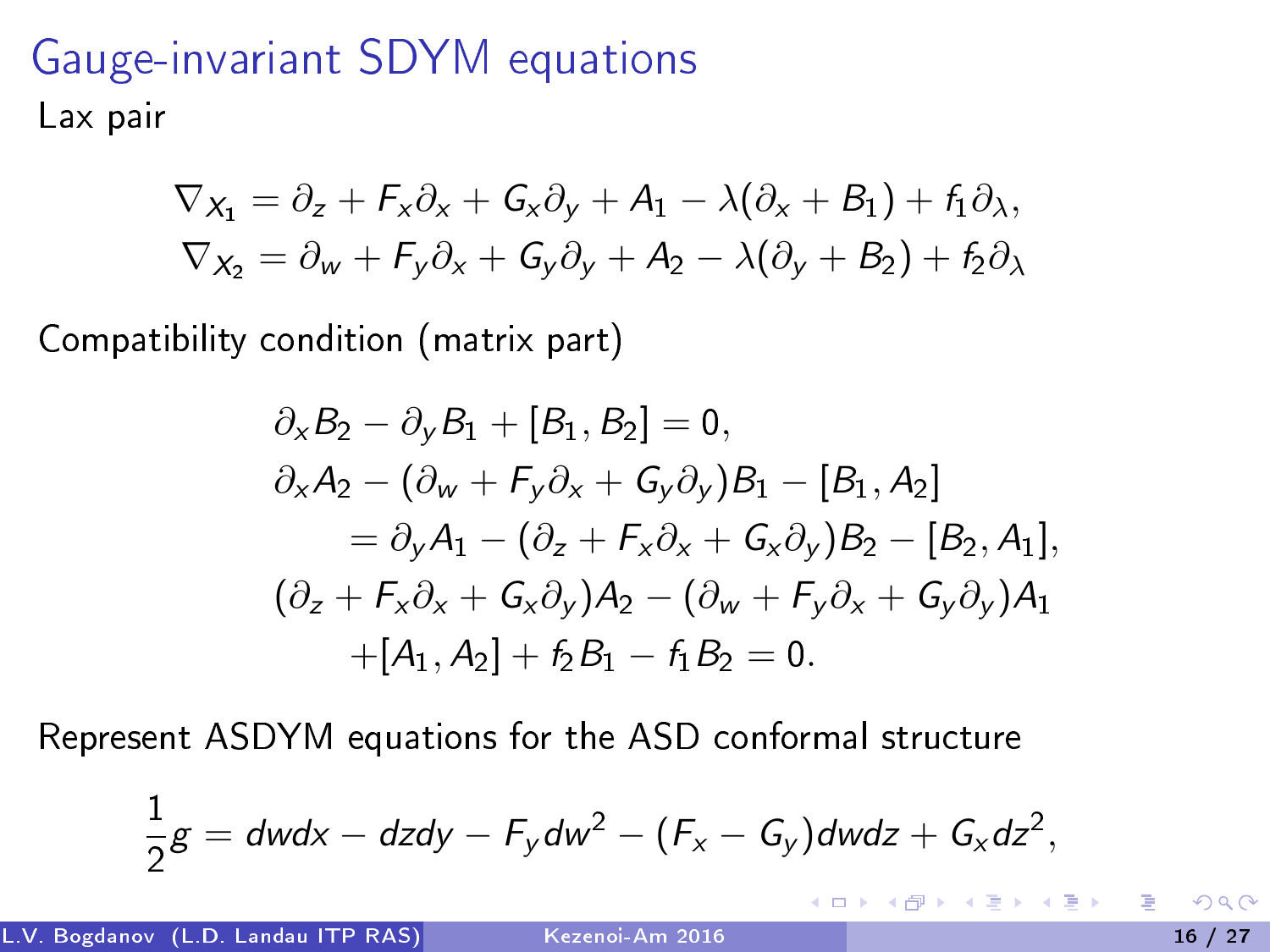Matrix dressing on the geometric background

Generally, we may consider matrix RH problem

 $\Phi_+ = \Phi_- R(\psi_1, \psi_2, \psi_3),$ 

defined on some oriented curve  $\gamma$  in the complex plane, or matrix  $\bar{\partial}$  problem

$$
\bar{\partial}\Phi = \Phi R(\psi_1, \psi_2, \psi_3),
$$

defined in some region G, and  $\psi_i(\lambda, t)$  are arbitrary wave functions of dispersionless Lax pair

$$
X_1 \psi_i = (\partial_z - \lambda \partial_x + F_x \partial_x + G_x \partial_y + f_1 \partial_x) \psi_i = 0,
$$
  
\n
$$
X_2 \psi_i = (\partial_w - \lambda \partial_y + F_y \partial_x + G_y \partial_y + f_2 \partial_x) \psi_i = 0,
$$

defined on  $\gamma$  or in G.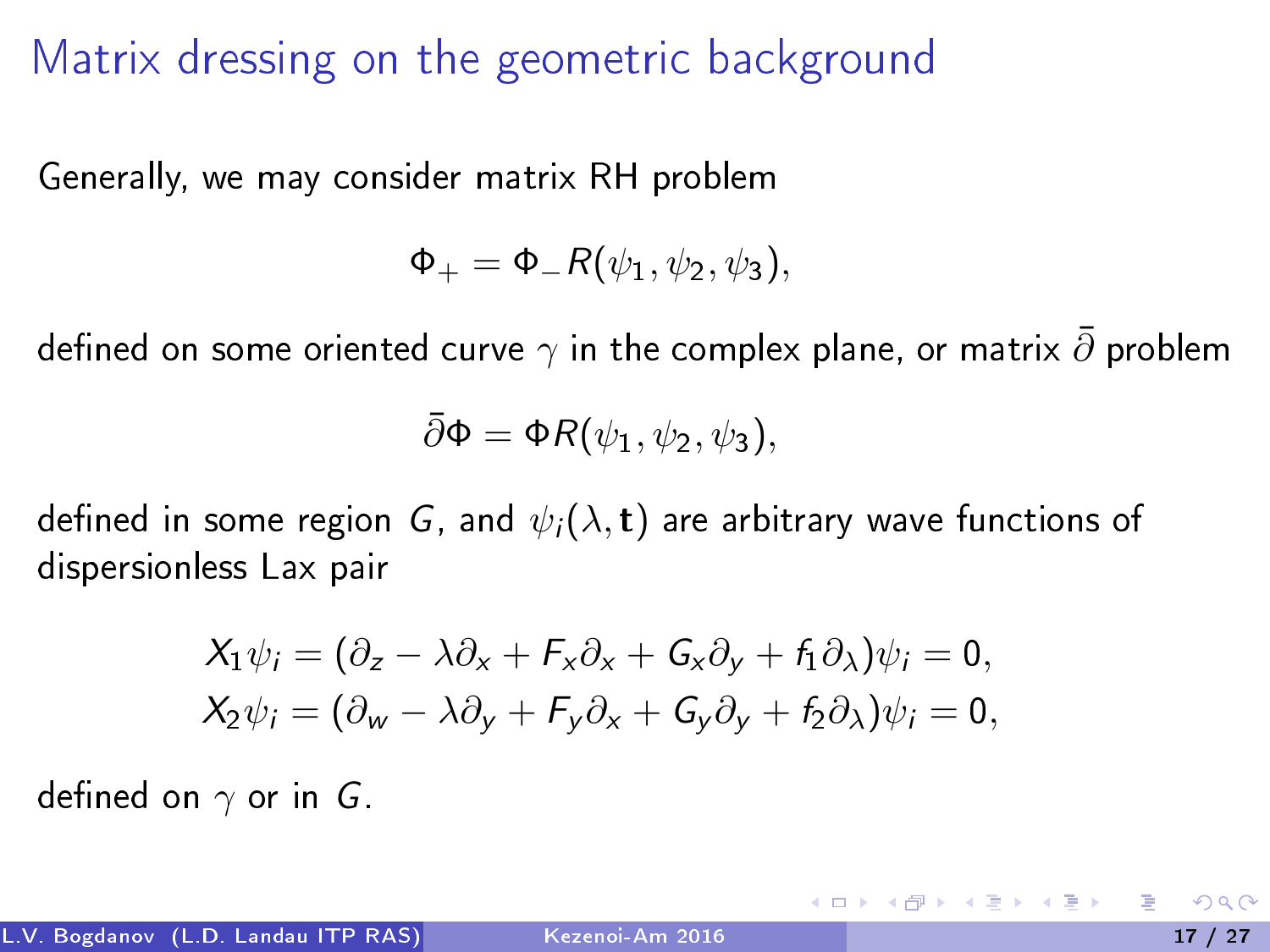Let us suggest the existence of solution  $\Phi$  of RH (or  $\bar{\partial}$ ) problem having no zeroes and normalized by 1 at infinity. Then  $X_1\Phi$ ,  $X_2\Phi$  satisfy the same problem  $([X_1, R] = [X_2, R] = 0)$ , and the functions

$$
(X_1\Phi)\Phi^{-1},\ (X_2\Phi)\Phi^{-1}
$$

are holomorphic in the complex plane. Considering the behaviour at infinity, we get

$$
(X_1\Phi)\Phi^{-1}=\partial_x\Phi_1(t),
$$
  

$$
(X_2\Phi)\Phi^{-1}=\partial_y\Phi_1(t),
$$

or the solution for the extended Lax pair with the gauge field

$$
A_1=\partial_x\Phi_1(\mathbf{t}),\ A_2=\partial_y\Phi_1(\mathbf{t}).
$$

Dropping the normalization condition at infinity, we will get solution for gauge-invariant extended Lax pair.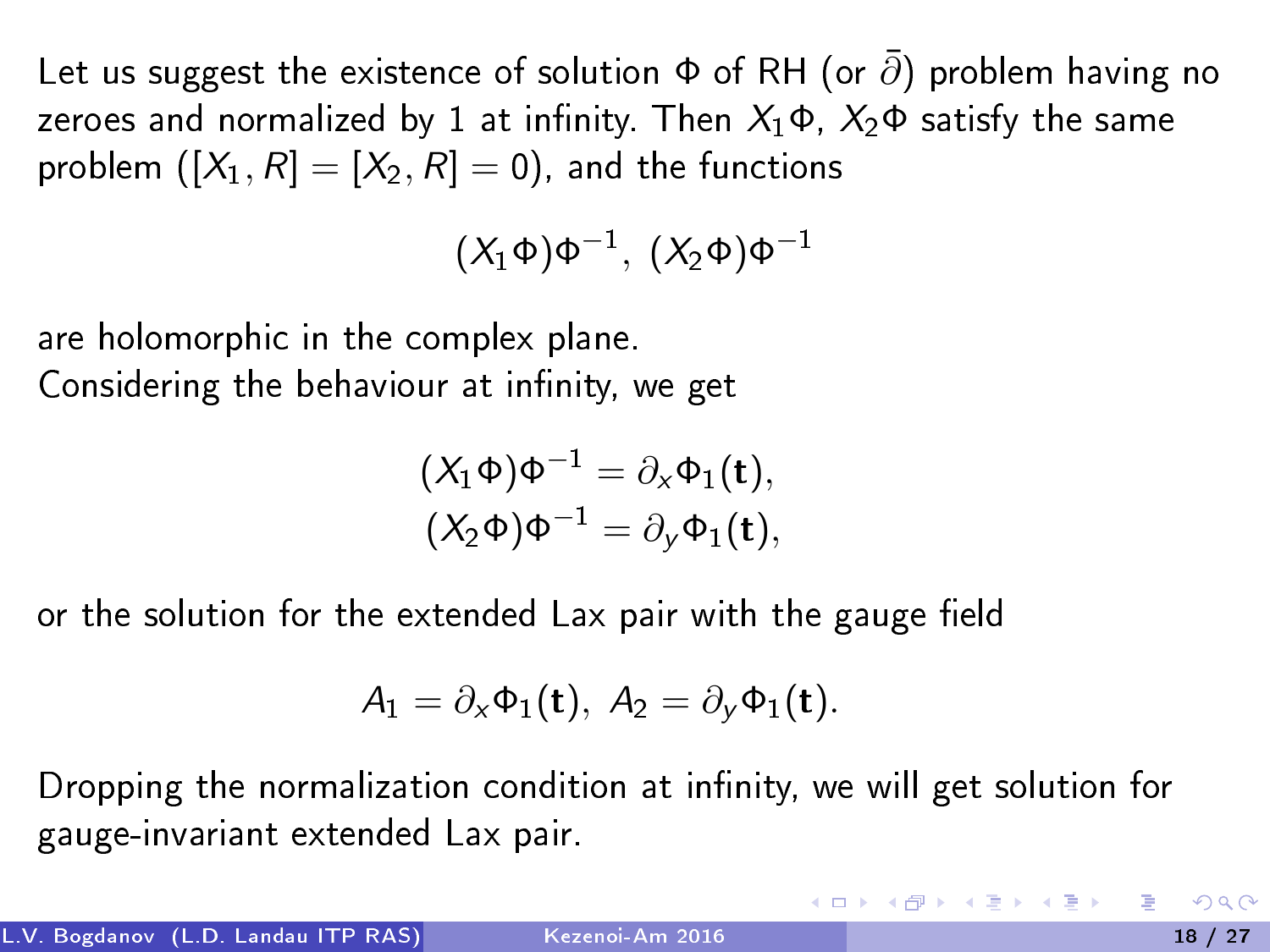There are important reductions connected with existence of polynomial wave functions for dispersionless Lax pair  $\psi = P^{n}(\lambda)$ , coefficients of the polynomial depends on times. A class of special ASDYM solutions for these geometries is defined by the problems

$$
\Phi_+ = \Phi_- R(P^n) \quad \text{or} \quad \overline{\partial} \Phi = \Phi R(P^n).
$$

Another important reduction of geometry: linearly-degenerate case (no  $\partial_{\lambda}$ ) in dispersionless Lax pair,  $\lambda$  is one of the wave functions),

$$
\Phi_+ = \Phi_- R(\lambda, \psi_1, \psi_2) \quad \text{or} \quad \tilde{\partial}\Phi = \Phi R(\lambda, \bar{\lambda}, \psi_1, \psi_2).
$$

In this case ASDYM Lax pair admits rational (in  $\lambda$ ) solutions with simple stationary poles (correspond to  $\delta$ -functions in the  $\bar{\partial}$  problem), which can be calculated explicitly.

イロメ イ部メ イ君メ イ君メー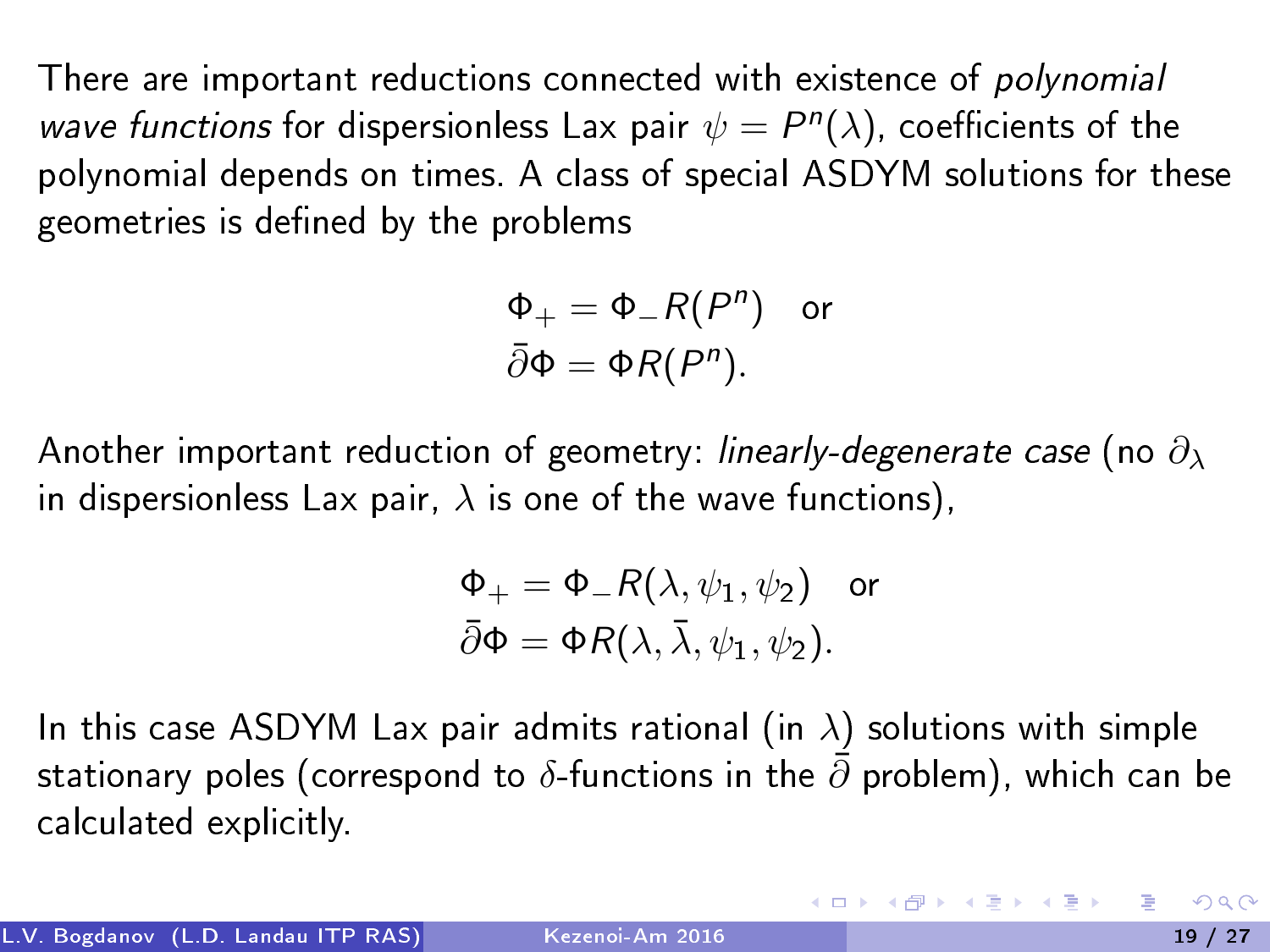## From the dressing scheme to the hierarchy

1. Dressing for vector fields. Nonlinear vector Riemann-Hilbert problem (e.g. on the unit circle, here we don't discuss the question of reductions)

$$
\begin{array}{l} \Psi^0_{in}= \mathit{F}_0(\Psi^0_{out},\Psi^1_{out},\Psi^2_{out}), \\ \Psi^1_{in}= \mathit{F}_1(\Psi^0_{out},\Psi^1_{out},\Psi^2_{out}), \\ \Psi^2_{in}= \mathit{F}_2(\Psi^0_{out},\Psi^1_{out},\Psi^2_{out}), \end{array}
$$

the expansions at infinity are

$$
\Psi_{\text{out}}^{0} = \lambda + \sum_{n=1}^{\infty} \Psi_{n}^{0}(t^{1}, t^{2}) \lambda^{-n},
$$
  

$$
\Psi_{\text{out}}^{1} = \sum_{n=0}^{\infty} t_{n}^{1} (\Psi^{0})^{n} + \sum_{n=1}^{\infty} \Psi_{n}^{1}(t^{1}, t^{2}) \lambda^{-n}
$$
  

$$
\Psi_{\text{out}}^{2} = \sum_{n=0}^{\infty} t_{n}^{2} (\Psi^{0})^{n} + \sum_{n=1}^{\infty} \Psi_{n}^{2}(t^{1}, t^{2}) \lambda^{-n},
$$

inside the unit circle the functions are analytic.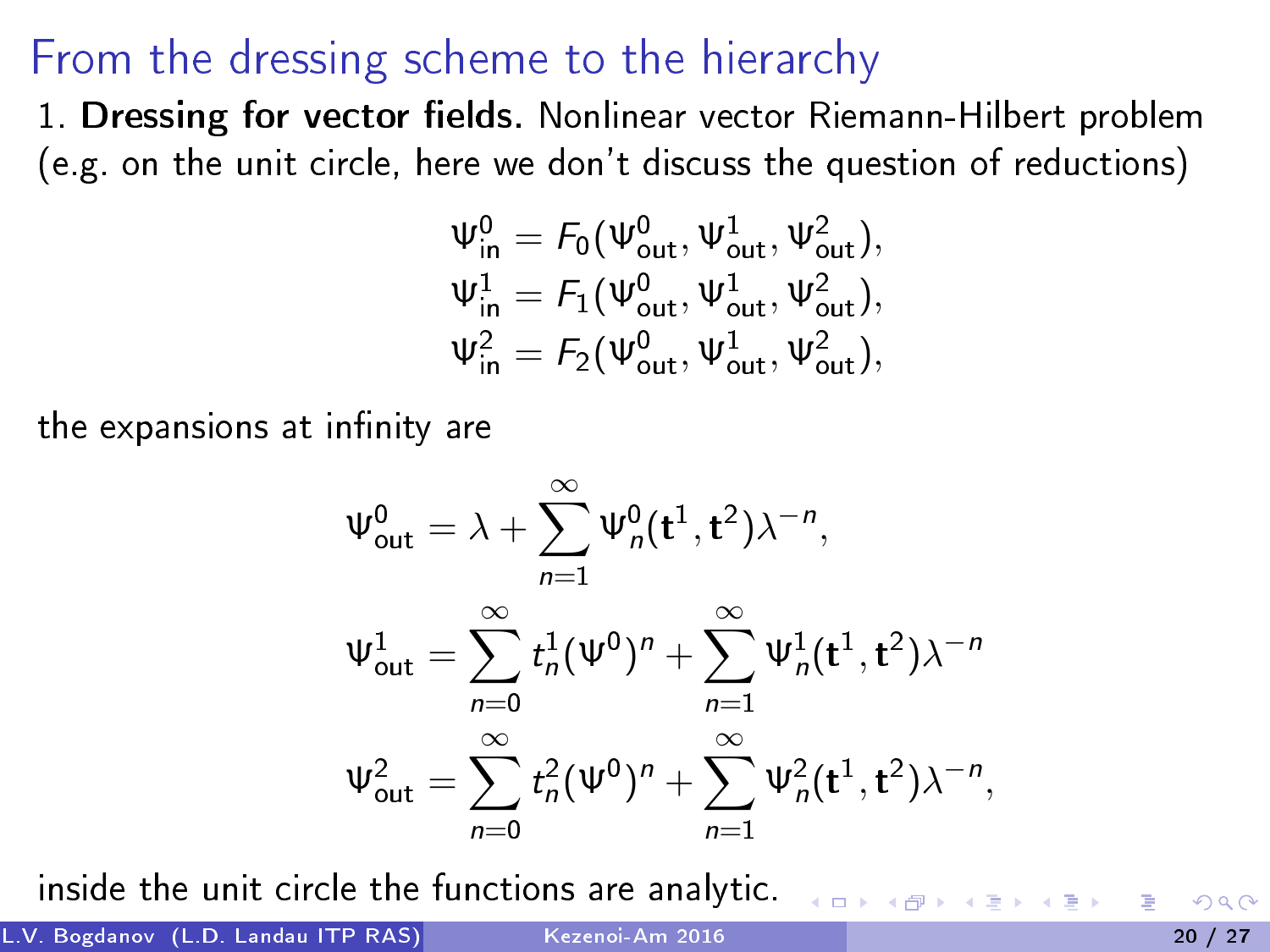$\Psi^0$ ,  $\Psi^1$ ,  $\Psi^2$  will give the wave fuctions for the hierarchy of commuting vector fields, defined through coefficients of expansion of these functions.

医单位 化重变

4 0 8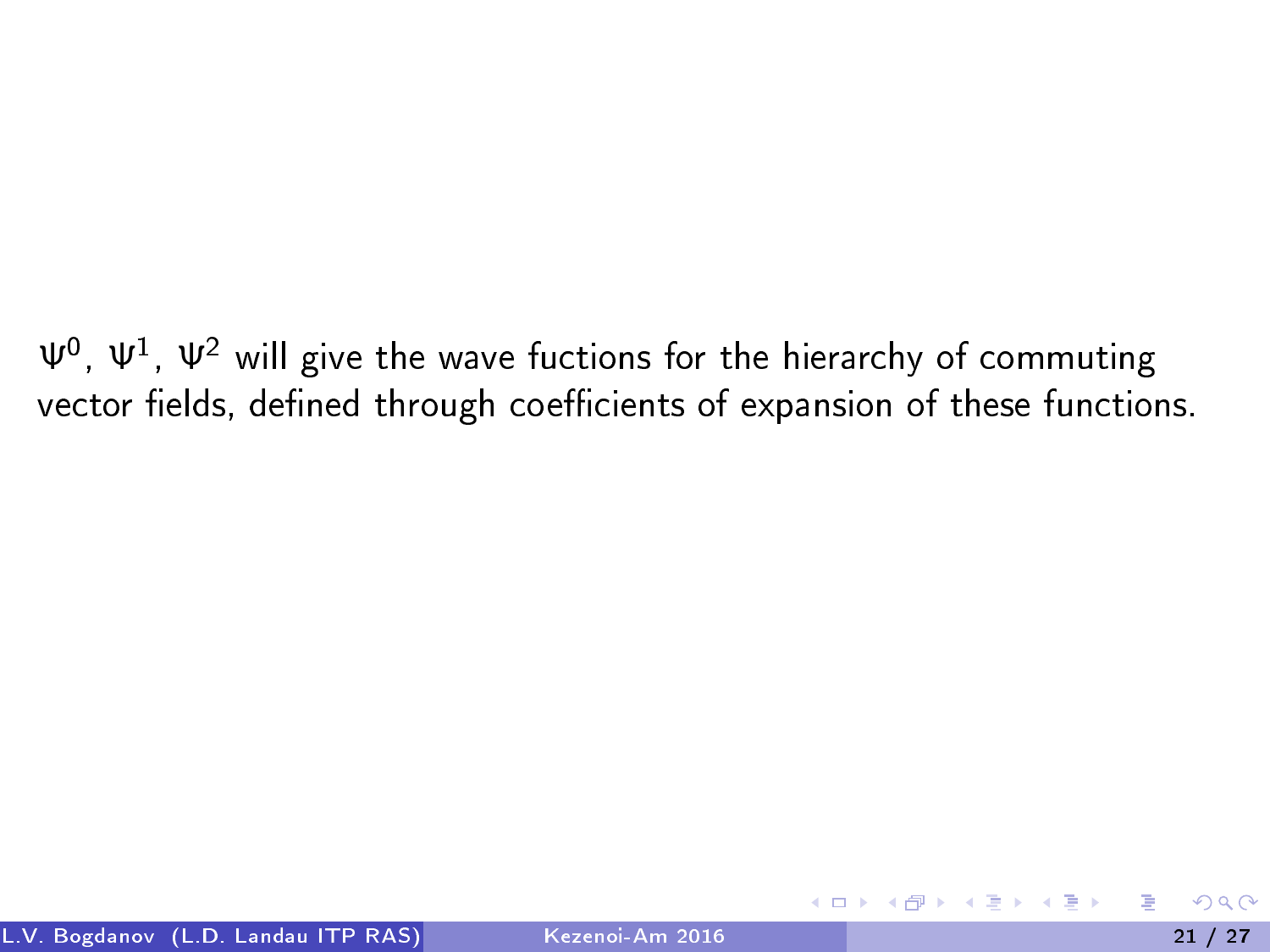2. Matrix dressing on the background. Consider a matrix Riemann-Hilbert problem

$$
\Phi_{in}=\Phi_{out}\textit{R}(\Psi_{out}^{0},\Psi_{out}^{1},\Psi_{out}^{2}),
$$

 $\Phi$  is normalized by 1 at infinity and analytic inside and outside the unit circle,

$$
\Phi_{\sf out}=1+\sum_{n=1}^\infty \Phi_n({\bf t}^1,{\bf t}^2)\lambda^{-n}
$$

Expansions of  $\Psi$ ,  $\Phi$  give coefficients for extended Lax pair,  $\Phi$  is a wave function. A general wave function is given by the expression  $\Phi \digamma (\Psi^0, \Psi^1, \Psi^2), \ F$  is arbitrary matrix function. For constant metric  $g$  corresponding to trivial vector fields we have

$$
\Psi^0 = \lambda, \quad \Psi^1 = x + \lambda z, \quad \Psi^2 = y + \lambda w,
$$

and we get standard Riemann-Hilbert problem for ASDYM.

**←ロト → 何ト → ヨト → ヨト**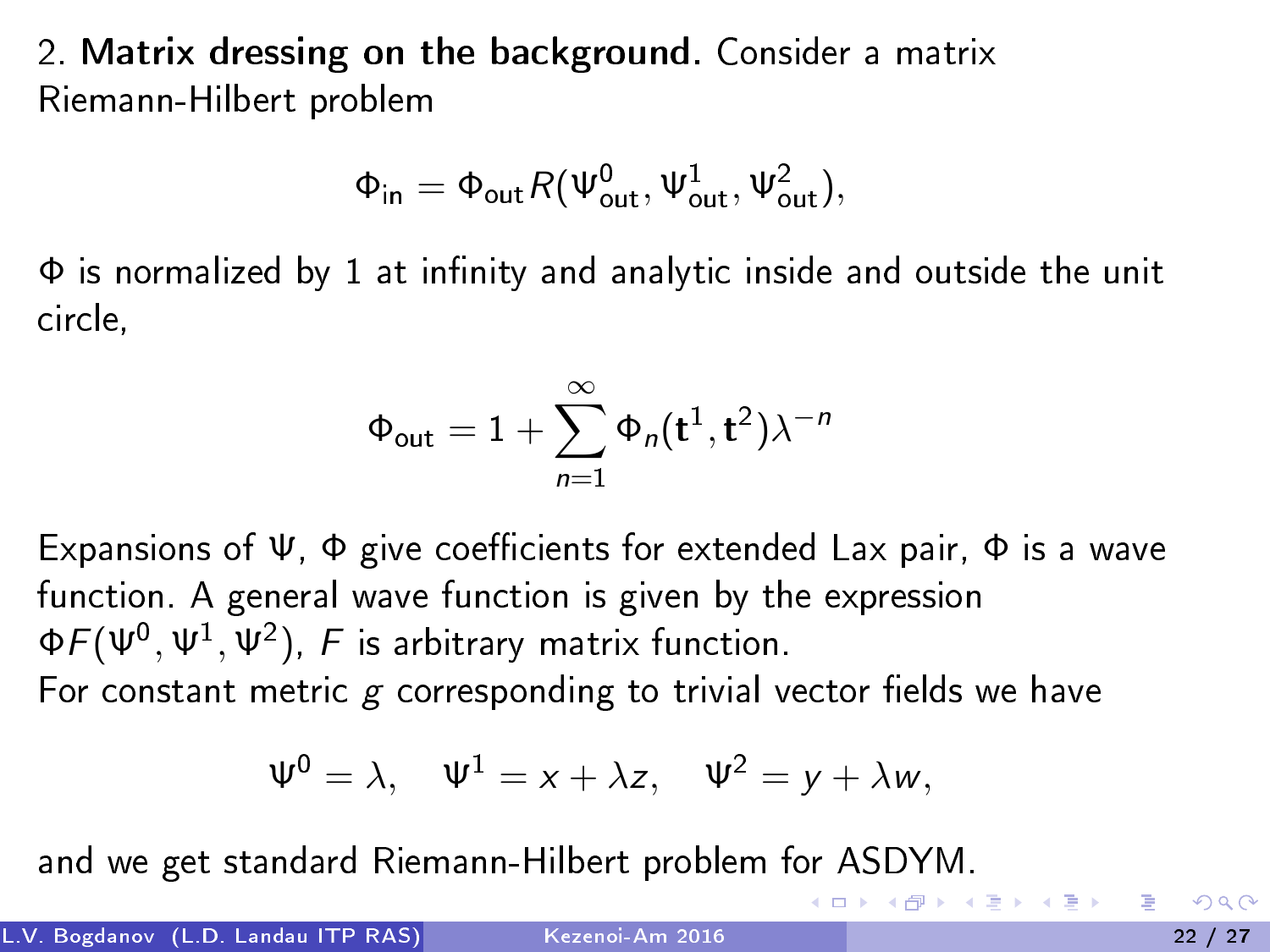The vector fields part of the dressing scheme implies analyticity in the complex plane of the form (no dicontinuity on the unit circle)

$$
\omega = \left|\frac{D(\Psi^0,\Psi^1,\Psi^2)}{D(\lambda,x_1,x_2)}\right|^{-1} \mathrm{d} \Psi^0 \wedge \mathrm{d} \Psi^1 \wedge \mathrm{d} \Psi^2,
$$

where  $x_1=t_0^1$ ,  $x_2=t_0^2$  are lowest times of the hierarchy, and from matrix Riemann problem we get analyticity of the matrix-valued form

$$
\Omega = \omega \wedge d\Phi \cdot \Phi^{-1}.
$$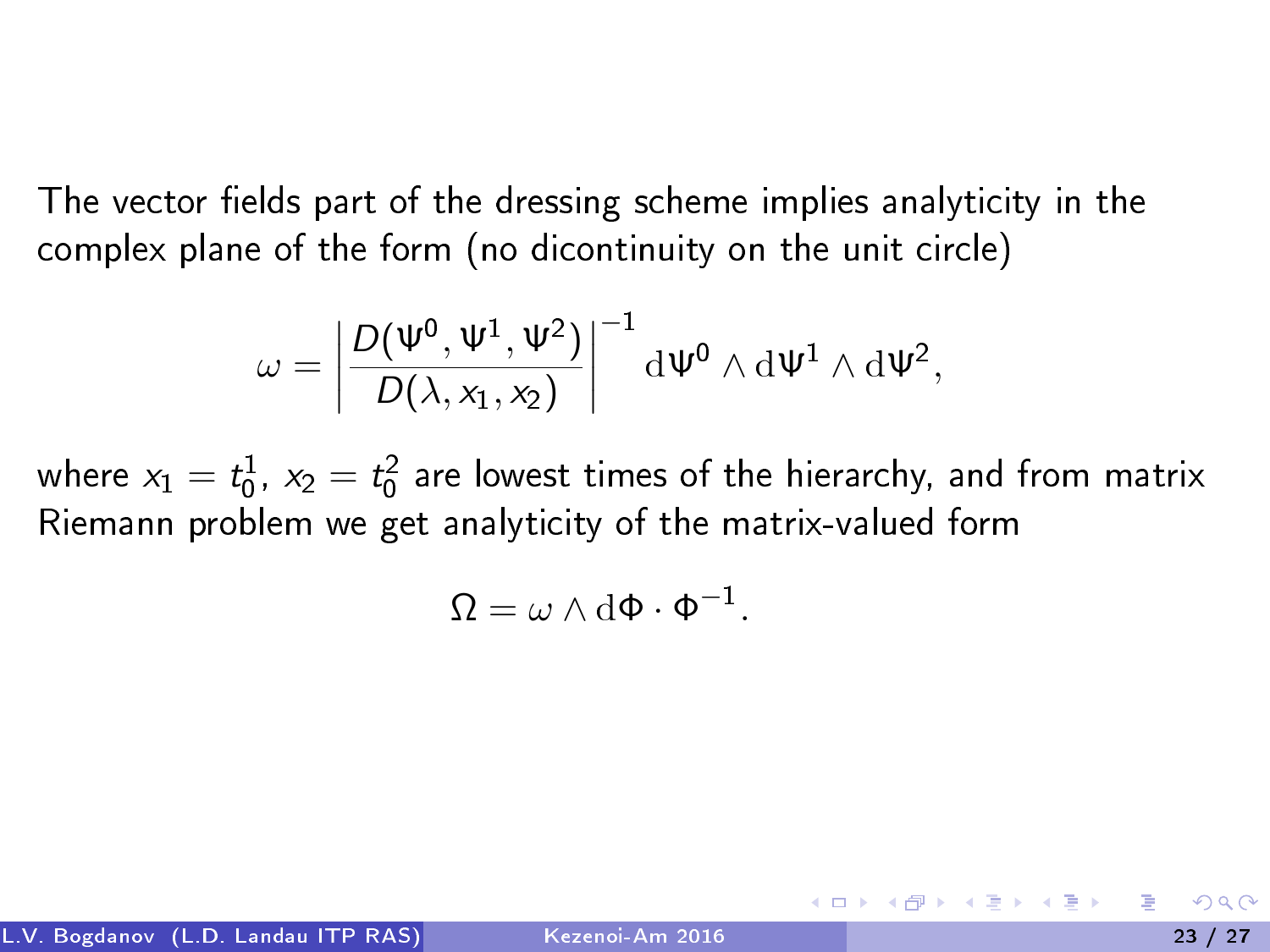Analyticity of these forms imply the relations

$$
(\omega_{\text{out}})_-=\left(\left|\frac{D(\Psi_{\text{out}}^0,\Psi_{\text{out}}^1,\Psi_{\text{out}}^2)}{D(\lambda,x_1,x_2)}\right|^{-1}\mathrm{d}\Psi_{\text{out}}^0\wedge\mathrm{d}\Psi_{\text{out}}^1\wedge\mathrm{d}\Psi_{\text{out}}^2\right)_-=0,
$$

$$
(\Omega_{out})_{-}=(\omega_{out}\wedge\mathrm{d}\Phi_{out}\cdot\Phi_{out}^{-1})_{-}=0
$$

for the series  $\Psi_{\sf out}^0$ ,  $\Psi_{\sf out}^1$ ,  $\Psi_{\sf out}^2$ ,  $\Phi_{\sf out}$ . These relations are generating relations for the hierarchy in terms of formal series, they are equivalent to the complete set of Lax-Sato equations of the hierarchy. First relation gives Lax-Sato equations for the hierarchy of commuting

polynomial in  $\lambda$  vector fields (here we drop subscript 'out' for the series):

$$
\partial_n^k \Psi = \sum_{i=0}^2 \left( \left( \frac{D(\Psi^0, \Psi^1, \Psi^2)}{D(\lambda, x_1, x_2)} \right)_{ik}^{-1} (\Psi^0)^n \right)_+ \partial_i \Psi,
$$

where  $1 \leqslant n < \infty$ ,  $k = 1, 2, \ \partial_0 = \partial_{\lambda}, \ \partial_1 = \partial_{x_1}, \ \partial_2 = \partial_{x_2},$  $\Psi = (\Psi^0, \Psi^1, \Psi^2)$ K ロ > K 個 > K 경 > K 경 > 시 경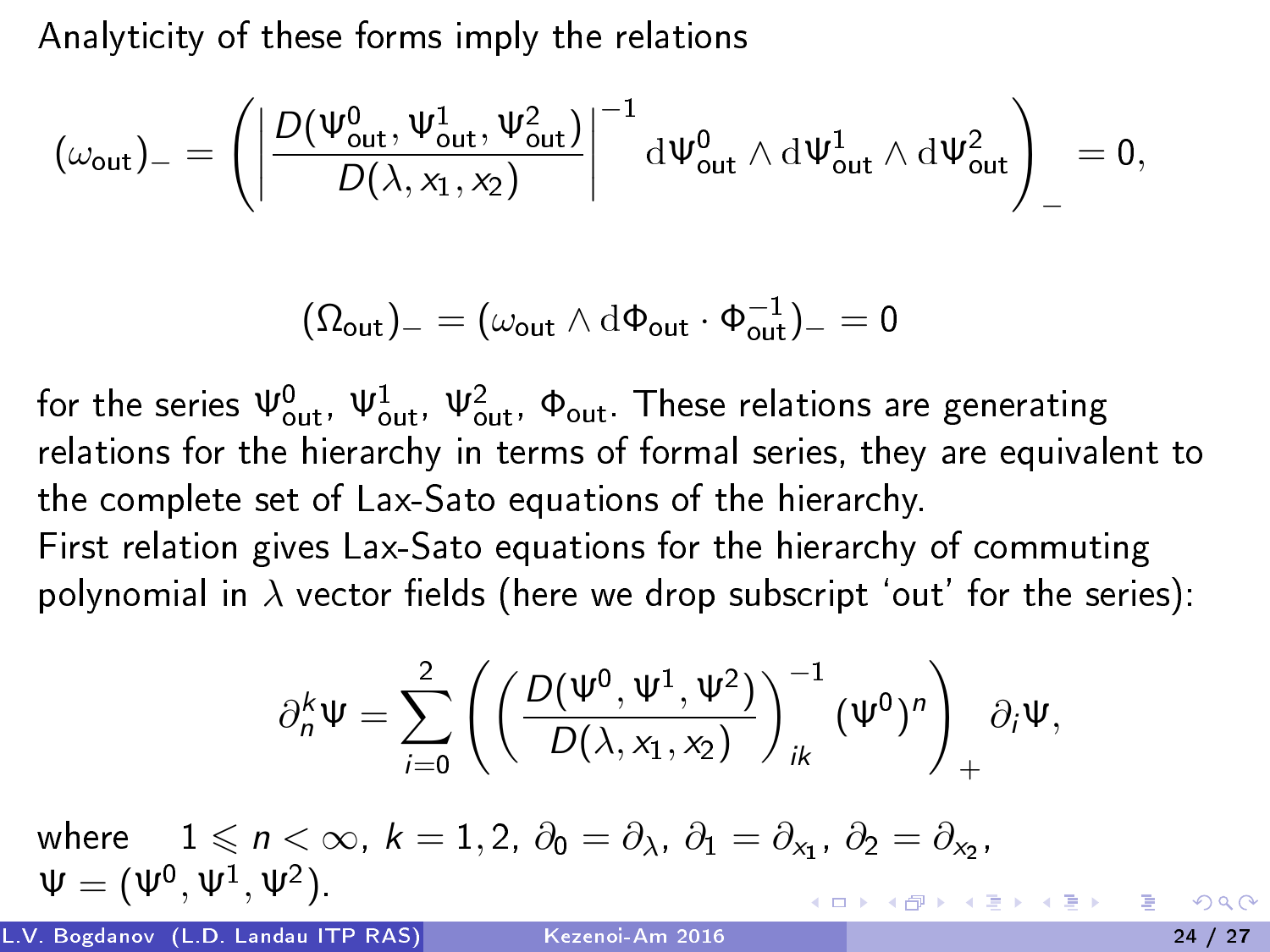The second generating relation gives Lax-Sato equations for Φ on the vector field background in terms of extended polynomial vector fields,

$$
\partial_n^k \Psi = V_n^k(\lambda) \Psi,
$$
  

$$
\partial_n^k \Phi = \left( V_n^k(\lambda) - \left( \left( V_n^k(\lambda) \Phi \right) \cdot \Phi^{-1} \right)_+ \right) \Phi
$$

First flows give exactly the extended Lax pair for ASDYM equations on ASD background, if we identify  $z = t_1^1$ ,  $w = t_1^2$ ,  $x = x_1$ ,  $y = x_2$ .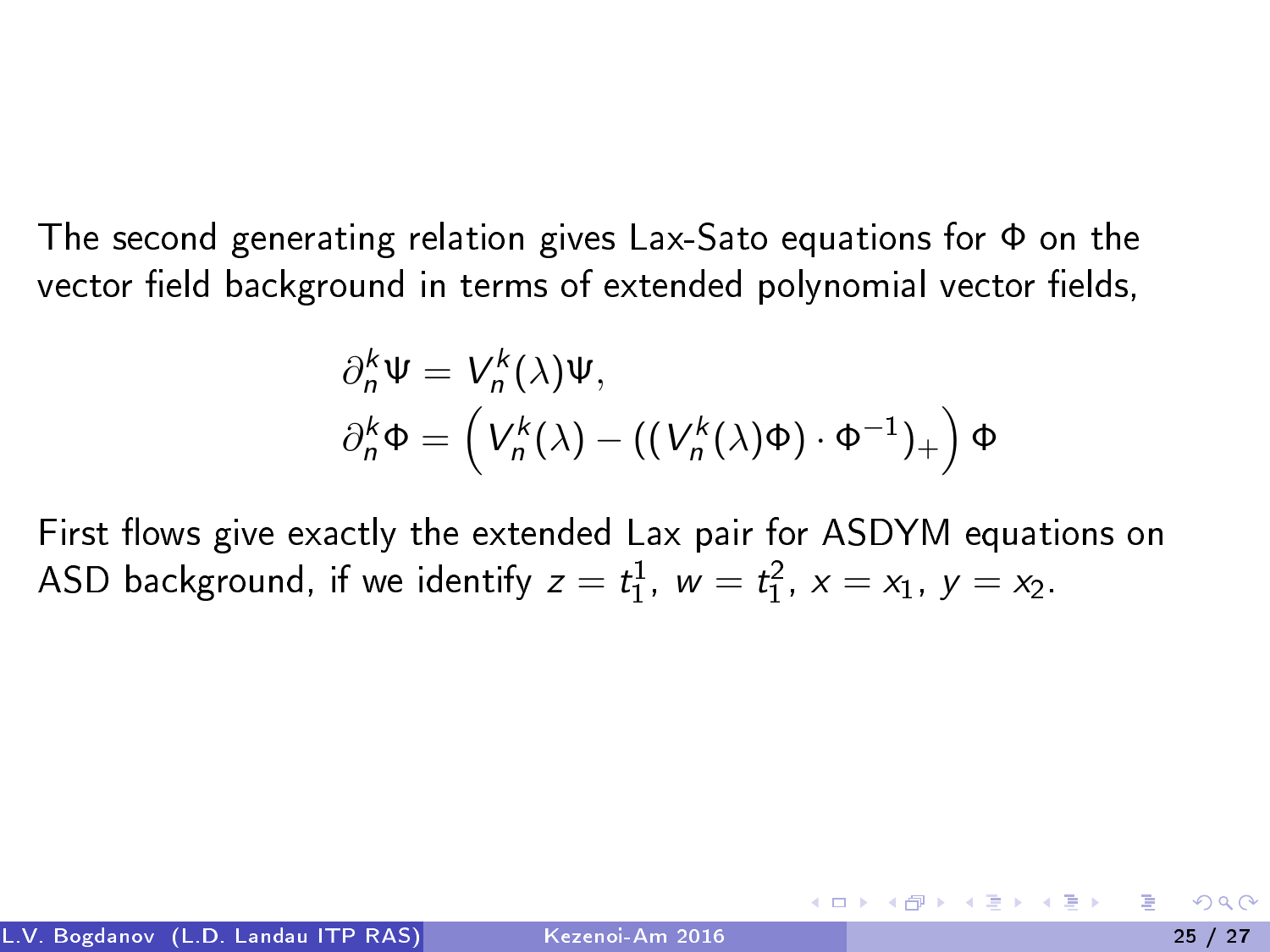## **Questions**

- Solutions!
- $\bullet$  Higher-dimensional case  $-$  what is the geometry?
- Lower-dimensional cases and reductions known integrable systems on the background?

 $\leftarrow$   $\Box$